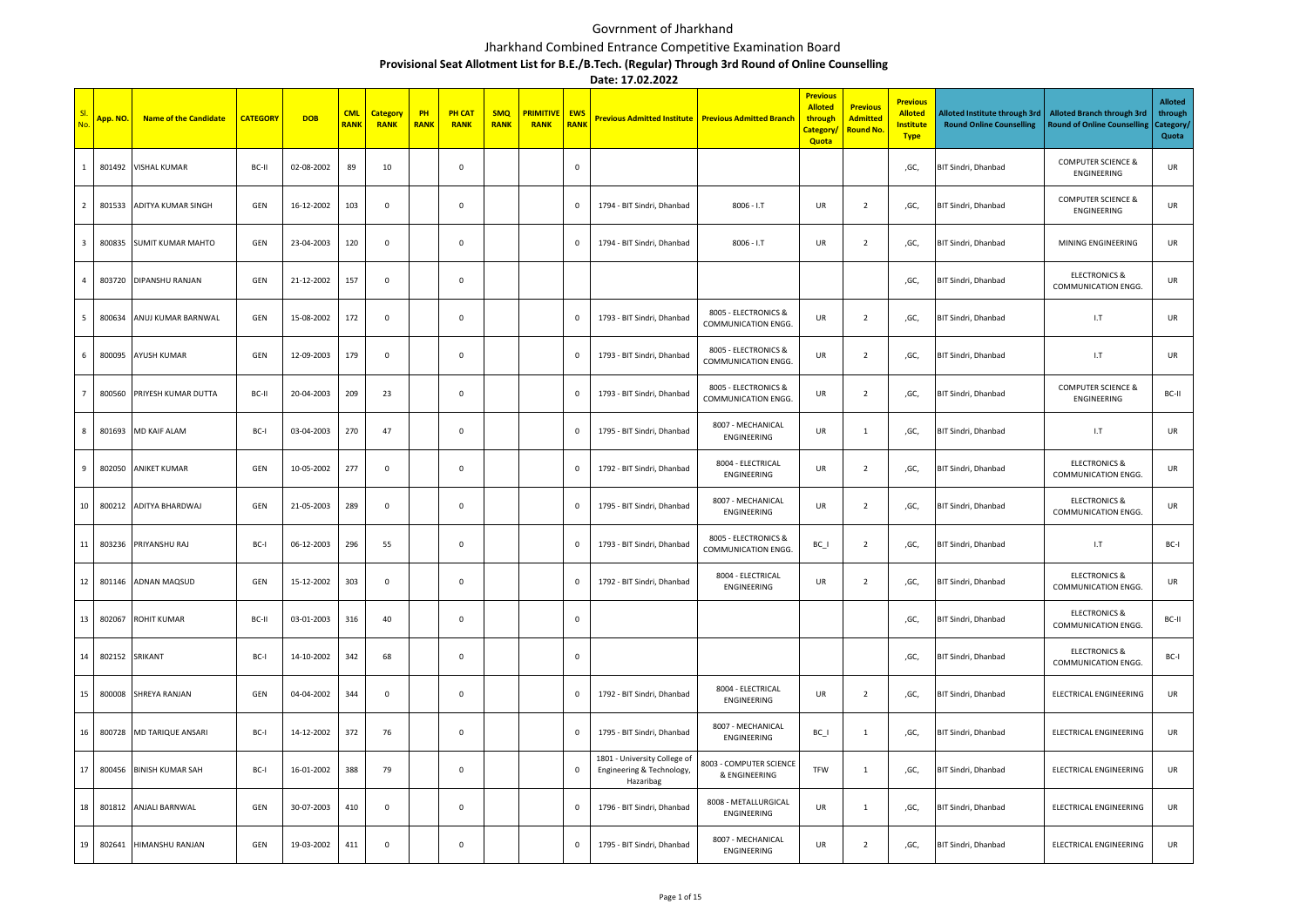| No | <mark>App. NO.</mark> | <b>Name of the Candidate</b> | <b>CATEGORY</b> | <b>DOB</b> | <b>CML</b><br><b>RANK</b> | <b>Category</b><br><b>RANK</b> | PH<br><b>RANK</b> | <b>PH CAT</b><br><b>RANK</b> | <b>SMQ</b><br><b>RANK</b> | <b>PRIMITIVE</b><br><b>RANK</b> | <b>EWS</b><br><b>RANK</b> | <b>Previous Admitted Institute</b> | <b>Previous Admitted Branch</b>     | <b>Previous</b><br><b>Alloted</b><br>through<br><b>Category</b><br><b>Quota</b> | <b>Previous</b><br><b>Admitted</b><br><b>Round No.</b> | <b>Previous</b><br><b>Alloted</b><br><b>Institute</b><br><b>Type</b> | Alloted Institute through 3rd<br><b>Round Online Counselling</b> | <b>Alloted Branch through 3rd</b><br><b>Round of Online Counselling</b> | <b>Alloted</b><br>through<br>Category/<br>Quota |
|----|-----------------------|------------------------------|-----------------|------------|---------------------------|--------------------------------|-------------------|------------------------------|---------------------------|---------------------------------|---------------------------|------------------------------------|-------------------------------------|---------------------------------------------------------------------------------|--------------------------------------------------------|----------------------------------------------------------------------|------------------------------------------------------------------|-------------------------------------------------------------------------|-------------------------------------------------|
| 20 | 800231                | <b>GOPAL SINGH</b>           | GEN             | 03-09-2002 | 413                       | $\mathbf 0$                    |                   | $\mathbf 0$                  |                           |                                 | 59                        | 1795 - BIT Sindri, Dhanbad         | 8007 - MECHANICAL<br>ENGINEERING    | EWS                                                                             | 1                                                      | ,GC,                                                                 | BIT Sindri, Dhanbad                                              | MECHANICAL ENGINEERING                                                  | TFW                                             |
| 21 | 803336                | PRAKHAR SHARMA               | GEN             | 01-12-2001 | 418                       | $\mathbf 0$                    |                   | $\mathbf 0$                  |                           |                                 | $\mathbf 0$               | 1796 - BIT Sindri, Dhanbad         | 8008 - METALLURGICAL<br>ENGINEERING | UR                                                                              | 1                                                      | ,GC,                                                                 | BIT Sindri, Dhanbad                                              | ELECTRICAL ENGINEERING                                                  | UR                                              |
| 22 | 801368                | <b>SHUBHAM KUMAR</b>         | BC-II           | 24-03-2003 | 426                       | 50                             |                   | $\mathbf 0$                  |                           |                                 | $\mathbf 0$               |                                    |                                     |                                                                                 |                                                        | ,GC,                                                                 | BIT Sindri, Dhanbad                                              | ELECTRICAL ENGINEERING                                                  | BC-II                                           |
| 23 | 800931                | APOORVA                      | GEN             | 16-04-2003 | 446                       | $\mathbf 0$                    |                   | $\mathbf 0$                  |                           |                                 | $\,0\,$                   | 1790 - BIT Sindri, Dhanbad         | 8002 - CIVIL ENGINEERING            | UR                                                                              | 1                                                      | ,GC,                                                                 | BIT Sindri, Dhanbad                                              | MECHANICAL ENGINEERING                                                  | UR                                              |
| 24 | 800046                | MD MOKHTAR ALAM              | GEN             | 17-01-2000 | 449                       | $\mathbf 0$                    |                   | $\mathbf 0$                  |                           |                                 | $\mathbf 0$               | 1795 - BIT Sindri, Dhanbad         | 8007 - MECHANICAL<br>ENGINEERING    | UR                                                                              | $\overline{2}$                                         | ,GC,                                                                 | BIT Sindri, Dhanbad                                              | MECHANICAL ENGINEERING                                                  | UR                                              |
| 25 | 801115                | DEVANSHU RANJAN              | GEN             | 27-03-2003 | 490                       | $\mathbf 0$                    |                   | $\mathbf 0$                  |                           |                                 | $\mathbf 0$               | 1790 - BIT Sindri, Dhanbad         | 8002 - CIVIL ENGINEERING            | UR                                                                              | 1                                                      | ,GC,                                                                 | BIT Sindri, Dhanbad                                              | MECHANICAL ENGINEERING                                                  | UR                                              |
| 26 | 802125                | <b>ADNAN KHAN</b>            | GEN             | 11-08-2000 | 495                       | $\mathbf 0$                    |                   | $\mathbf 0$                  |                           |                                 | 76                        | 1792 - BIT Sindri, Dhanbad         | 8004 - ELECTRICAL<br>ENGINEERING    | EWS                                                                             | $\overline{2}$                                         | ,GC,                                                                 | BIT Sindri, Dhanbad                                              | MECHANICAL ENGINEERING                                                  | UR                                              |
| 27 | 802197                | NITIN CHOURASIA              | BC-I            | 01-10-2002 | 508                       | 100                            |                   | $\mathbf 0$                  |                           |                                 | $\mathbf 0$               |                                    |                                     |                                                                                 |                                                        | ,GC,                                                                 | BIT Sindri, Dhanbad                                              | ELECTRICAL ENGINEERING                                                  | BC-I                                            |
| 28 | 800061                | ROUNAK RANJAN                | GEN             | 12-03-2002 | 518                       | $\mathsf 0$                    |                   | $\mathbf 0$                  |                           |                                 | 78                        | 1795 - BIT Sindri, Dhanbad         | 8007 - MECHANICAL<br>ENGINEERING    | UR                                                                              | $\overline{2}$                                         | ,GC,                                                                 | BIT Sindri, Dhanbad                                              | ELECTRICAL ENGINEERING                                                  | EWS                                             |
| 29 | 800647                | RAJ RANJAN                   | GEN             | 01-01-2002 | 550                       | $\mathsf 0$                    |                   | $\mathbf 0$                  |                           |                                 | $\,0\,$                   | 1796 - BIT Sindri, Dhanbad         | 8008 - METALLURGICAL<br>ENGINEERING | UR                                                                              | $\overline{2}$                                         | ,GC,                                                                 | BIT Sindri, Dhanbad                                              | MECHANICAL ENGINEERING                                                  | UR                                              |
| 30 | 800655                | SANDEEP KUMAR BAHGAT         | BC-II           | 05-02-2003 | 566                       | 72                             |                   | 0                            |                           |                                 | 0                         | 1790 - BIT Sindri, Dhanbad         | 8002 - CIVIL ENGINEERING            | BC_II                                                                           | $\mathbf{1}$                                           | ,GC,                                                                 | BIT Sindri, Dhanbad                                              | MECHANICAL ENGINEERING                                                  | UR                                              |
| 31 | 800727                | PERMINDER SINGH              | GEN             | 17-12-2001 | 572                       | $\mathbf 0$                    |                   | $\mathbf 0$                  |                           |                                 | 85                        | 1796 - BIT Sindri, Dhanbad         | 8008 - METALLURGICAL<br>ENGINEERING | UR                                                                              | $\overline{2}$                                         | ,GC,                                                                 | BIT Sindri, Dhanbad                                              | MECHANICAL ENGINEERING                                                  | UR                                              |
| 32 | 802034                | <b>SHAHIL SINGH</b>          | GEN             | 12-07-2002 | 577                       | $\mathbf 0$                    |                   | $\mathbf 0$                  |                           |                                 | $\mathbf 0$               | 1796 - BIT Sindri, Dhanbad         | 8008 - METALLURGICAL<br>ENGINEERING | UR                                                                              | $\overline{2}$                                         | ,GC,                                                                 | BIT Sindri, Dhanbad                                              | MECHANICAL ENGINEERING                                                  | UR                                              |
| 33 | 802217                | PIYUSH RANJAN                | GEN             | 01-12-2002 | 578                       | $\mathbf 0$                    |                   | $\mathbf 0$                  |                           |                                 | 88                        | 1789 - BIT Sindri, Dhanbad         | 8001 - CHEMICAL<br>ENGINEERING      | UR                                                                              | $\mathbf{1}$                                           | ,GC,                                                                 | BIT Sindri, Dhanbad                                              | MECHANICAL ENGINEERING                                                  | UR                                              |
| 34 | 800920                | ANSHU KUMAR                  | GEN             | 12-10-2002 | 579                       | $\mathbf 0$                    |                   | $\mathbf 0$                  |                           |                                 | $\mathbf 0$               | 1796 - BIT Sindri, Dhanbad         | 8008 - METALLURGICAL<br>ENGINEERING | UR                                                                              | $\overline{2}$                                         | ,GC,                                                                 | BIT Sindri, Dhanbad                                              | MECHANICAL ENGINEERING                                                  | UR                                              |
| 35 | 800052                | PRIYANSHU PRAKASH            | GEN             | 28-08-2002 | 588                       | $\mathbf 0$                    |                   | $\mathbf 0$                  |                           |                                 | 89                        | 1796 - BIT Sindri, Dhanbad         | 8008 - METALLURGICAL<br>ENGINEERING | UR                                                                              | $\overline{2}$                                         | ,GC,                                                                 | BIT Sindri, Dhanbad                                              | MECHANICAL ENGINEERING                                                  | UR                                              |
| 36 | 803796                | AMARJEET KUMAR               | BC-II           | 23-04-2001 | 597                       | 76                             |                   | $\mathbf 0$                  |                           |                                 |                           |                                    |                                     |                                                                                 |                                                        | ,GC,                                                                 | BIT Sindri, Dhanbad                                              | <b>CIVIL ENGINEERING</b>                                                | TFW                                             |
| 37 | 800383                | <b>ARYAN KUMAR</b>           | BC-II           | 10-12-2003 | 599                       | 77                             |                   | $\mathbf 0$                  |                           |                                 | $\mathbf 0$               | 1790 - BIT Sindri, Dhanbad         | 8002 - CIVIL ENGINEERING            | BC_II                                                                           | <sup>1</sup>                                           | ,GC,                                                                 | BIT Sindri, Dhanbad                                              | MECHANICAL ENGINEERING                                                  | UR                                              |
| 38 | 801067                | RUDRA PRATAP SINGH           | GEN             | 14-11-2003 | 616                       | $\mathbf 0$                    |                   | $\mathbf 0$                  |                           |                                 | 95                        | 1790 - BIT Sindri, Dhanbad         | 8002 - CIVIL ENGINEERING            | EWS                                                                             | <sup>1</sup>                                           | ,GC,                                                                 | BIT Sindri, Dhanbad                                              | MECHANICAL ENGINEERING                                                  | EWS                                             |
| 39 | 801095                | APURBA KASHYAP               | GEN             | 03-03-2003 | 631                       | $\mathsf 0$                    |                   | $\mathbf 0$                  |                           |                                 | $\mathbf 0$               |                                    |                                     |                                                                                 |                                                        | ,GC,                                                                 | BIT Sindri, Dhanbad                                              | METALLURGICAL<br>ENGINEERING                                            | UR                                              |
| 40 | 800156                | SAMEER KUMAR                 | GEN             | 17-04-2003 | 633                       | $\mathsf 0$                    |                   | $\mathbf 0$                  |                           |                                 |                           | 1790 - BIT Sindri, Dhanbad         | 8002 - CIVIL ENGINEERING            | UR                                                                              | $\overline{2}$                                         | ,GC,                                                                 | BIT Sindri, Dhanbad                                              | CIVIL ENGINEERING                                                       | UR                                              |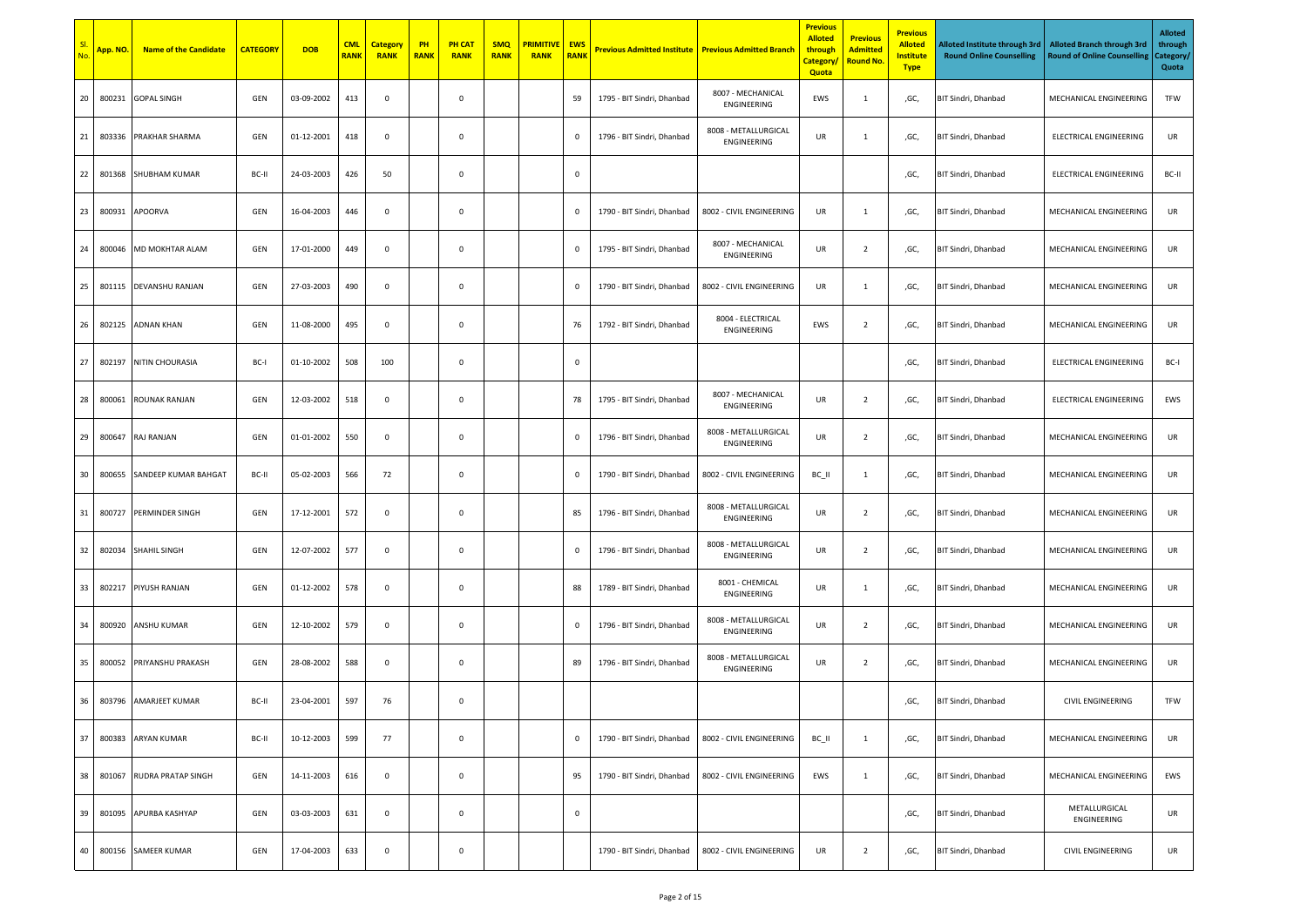| No. | <mark>App. NO.</mark> | <b>Name of the Candidate</b> | <b>CATEGORY</b> | <b>DOB</b> | <b>CML</b><br><b>RANK</b> | <b>Category</b><br><b>RANK</b> | PH<br><b>RANK</b> | <b>PH CAT</b><br><b>RANK</b> | <b>SMQ</b><br><b>RANK</b> | <b>PRIMITIVE</b><br><b>RANK</b> | <b>EWS</b><br><b>RANK</b> | <b>Previous Admitted Institute   Previous Admitted Branch</b> |                                  | <b>Previous</b><br><b>Alloted</b><br>through<br><b>Category</b><br>Quota | <b>Previous</b><br><b>Admitted</b><br><b>Round No.</b> | <b>Previous</b><br><b>Alloted</b><br><b>Institute</b><br><b>Type</b> | Alloted Institute through 3rd<br><b>Round Online Counselling</b>                 | <b>Alloted Branch through 3rd</b><br><b>Round of Online Counselling</b> | <b>Alloted</b><br>through<br>Category/<br>Quota |
|-----|-----------------------|------------------------------|-----------------|------------|---------------------------|--------------------------------|-------------------|------------------------------|---------------------------|---------------------------------|---------------------------|---------------------------------------------------------------|----------------------------------|--------------------------------------------------------------------------|--------------------------------------------------------|----------------------------------------------------------------------|----------------------------------------------------------------------------------|-------------------------------------------------------------------------|-------------------------------------------------|
| 41  | 803260                | <b>AKASH ANAND</b>           | GEN             | 05-05-2002 | 655                       | $\mathbf 0$                    |                   | $\mathbf 0$                  |                           |                                 | $\mathbf 0$               | 1789 - BIT Sindri, Dhanbad                                    | 8001 - CHEMICAL<br>ENGINEERING   | UR                                                                       | $\overline{2}$                                         | ,GC,                                                                 | BIT Sindri, Dhanbad                                                              | <b>CHEMICAL ENGINEERING</b>                                             | UR                                              |
| 42  | 803452                | <b>SAYAN ROY</b>             | GEN             | 16-02-2004 | 657                       | $\mathbf 0$                    |                   | $\mathbf 0$                  |                           |                                 | $\mathbf 0$               | 1790 - BIT Sindri, Dhanbad                                    | 8002 - CIVIL ENGINEERING         | UR                                                                       | $\overline{2}$                                         | ,GC,                                                                 | BIT Sindri, Dhanbad                                                              | METALLURGICAL<br>ENGINEERING                                            | UR                                              |
| 43  | 801285                | VISHAL KUMAR                 | GEN             | 08-03-2003 | 660                       | $\mathbf 0$                    |                   | $\mathbf 0$                  |                           |                                 | $\mathbf 0$               | 1797 - BIT Sindri, Dhanbad                                    | 8009 - MINING<br>ENGINEERING     | UR                                                                       | $\overline{2}$                                         | ,GC,                                                                 | BIT Sindri, Dhanbad                                                              | METALLURGICAL<br>ENGINEERING                                            | UR                                              |
| 44  | 802286                | ASHISH KUMAR                 | GEN             | 13-10-2001 | 661                       | $\mathbf 0$                    |                   | $\mathbf 0$                  |                           |                                 | $\pmb{0}$                 | 1798 - BIT Sindri, Dhanbad                                    | 8010 - PRODUCTION<br>ENGINEERING | UR                                                                       | $\mathbf{1}$                                           | ,GC,                                                                 | BIT Sindri, Dhanbad                                                              | CIVIL ENGINEERING                                                       | UR                                              |
| 45  | 801134                | HATIF IMAM                   | GEN             | 26-01-2003 | 666                       | $\mathsf 0$                    |                   | $\mathbf 0$                  |                           |                                 | $\mathbf 0$               | 1790 - BIT Sindri, Dhanbad                                    | 8002 - CIVIL ENGINEERING         | UR                                                                       | $\overline{2}$                                         | ,GC,                                                                 | BIT Sindri, Dhanbad                                                              | METALLURGICAL<br>ENGINEERING                                            | UR                                              |
| 46  | 801468                | ANUP KUMAR MEHTA             | BC-I            | 07-07-2002 | 675                       | 141                            |                   | $\mathbf 0$                  |                           |                                 | $\pmb{0}$                 | 1790 - BIT Sindri, Dhanbad                                    | 8002 - CIVIL ENGINEERING         | $BC_$                                                                    | 1                                                      | ,GC,                                                                 | BIT Sindri, Dhanbad                                                              | MECHANICAL ENGINEERING                                                  | BC-I                                            |
| 47  | 802156                | SANDEEP MANDAL               | BC-I            | 23-05-2002 | 678                       | 144                            |                   | $\mathbf 0$                  |                           |                                 | $\mathbf 0$               | 1789 - BIT Sindri, Dhanbad                                    | 8001 - CHEMICAL<br>ENGINEERING   | $BC_$                                                                    | 1                                                      | ,GC,                                                                 | BIT Sindri, Dhanbad                                                              | METALLURGICAL<br>ENGINEERING                                            | UR                                              |
| 48  | 802921                | <b>ROHIT RAJHANS</b>         | GEN             | 22-08-2003 | 686                       | $\mathbf 0$                    |                   | $\mathbf 0$                  |                           |                                 | $\mathbf 0$               | 1789 - BIT Sindri, Dhanbad                                    | 8001 - CHEMICAL<br>ENGINEERING   | UR                                                                       | $\overline{2}$                                         | ,GC,                                                                 | BIT Sindri, Dhanbad                                                              | <b>CHEMICAL ENGINEERING</b>                                             | UR                                              |
| 49  | 800528                | <b>SAGAR SAURABH</b>         | GEN             | 16-02-2002 | 687                       | $\mathbf 0$                    |                   | $\mathbf 0$                  |                           |                                 | $\mathbf 0$               | 1790 - BIT Sindri, Dhanbad                                    | 8002 - CIVIL ENGINEERING         | UR                                                                       | $\overline{2}$                                         | ,GC,                                                                 | BIT Sindri, Dhanbad                                                              | <b>CIVIL ENGINEERING</b>                                                | UR                                              |
| 50  | 800177                | ABHISHEK KUMAR VERMA         | BC-II           | 24-07-2002 | 693                       | 94                             |                   | $\mathbf 0$                  |                           |                                 | $\mathbf 0$               |                                                               |                                  |                                                                          |                                                        | ,GC,                                                                 | BIT Sindri, Dhanbad                                                              | CIVIL ENGINEERING                                                       | UR                                              |
| 51  | 800959                | <b>KUMAR NITIK</b>           | GEN             | 16-11-2003 | 695                       | $\mathbf 0$                    |                   | $\mathbf 0$                  |                           |                                 | $\,0\,$                   | 1797 - BIT Sindri, Dhanbad                                    | 8009 - MINING<br>ENGINEERING     | UR                                                                       | $\overline{2}$                                         | ,GC,                                                                 | BIT Sindri, Dhanbad                                                              | METALLURGICAL<br>ENGINEERING                                            | UR                                              |
| 52  | 802031                | <b>SHAIL KUMARI</b>          | BC-II           | 16-10-2001 | 699                       | 95                             |                   | $\mathbf 0$                  |                           |                                 | $\mathbf 0$               | 1789 - BIT Sindri, Dhanbad                                    | 8001 - CHEMICAL<br>ENGINEERING   | UR                                                                       | $\overline{2}$                                         | ,GC,                                                                 | BIT Sindri, Dhanbad                                                              | METALLURGICAL<br>ENGINEERING                                            | UR                                              |
| 53  | 801842                | MD SHAHNAWAZ ANSARI          | BC-I            | 28-02-2002 | 710                       | 150                            |                   | $\mathbf 0$                  |                           |                                 | $\mathbf 0$               |                                                               |                                  |                                                                          |                                                        | ,GC,                                                                 | BIT Sindri, Dhanbad                                                              | <b>CIVIL ENGINEERING</b>                                                | UR                                              |
| 54  | 800506                | <b>LOVELY KUMARI</b>         | BC-I            | 10-12-2002 | 712                       | 151                            |                   | $\mathbf 0$                  |                           |                                 | $\mathbf 0$               | 1789 - BIT Sindri, Dhanbad                                    | 8001 - CHEMICAL<br>ENGINEERING   | UR                                                                       | $\overline{2}$                                         | ,GC,                                                                 | BIT Sindri, Dhanbad                                                              | METALLURGICAL<br>ENGINEERING                                            | UR                                              |
| 55  | 801596                | ARYAN RAKSHIT BHARDWAJ       | GEN             | 15-04-2002 | 722                       | $\mathbf 0$                    |                   | $\mathbf 0$                  |                           |                                 | 285                       | 1790 - BIT Sindri, Dhanbad                                    | 8002 - CIVIL ENGINEERING         | UR                                                                       | $\overline{2}$                                         | ,GC,                                                                 | BIT Sindri, Dhanbad                                                              | MINING ENGINEERING                                                      | UR                                              |
| 56  | 803046                | SAKSHI RAJ                   | GEN             | 22-11-2001 | 728                       | $\mathbf 0$                    |                   | $\mathbf 0$                  |                           |                                 | $\mathbf 0$               |                                                               |                                  |                                                                          |                                                        | ,GC,                                                                 | BIT Sindri, Dhanbad                                                              | METALLURGICAL<br>ENGINEERING                                            | UR                                              |
| 57  |                       | 802443 PUJA KUMARI           | BC-II           | 01-01-2003 | 729                       | 100                            |                   | $\mathbf 0$                  |                           |                                 | $\mathbf 0$               | 1789 - BIT Sindri, Dhanbad                                    | 8001 - CHEMICAL<br>ENGINEERING   | UR                                                                       | $\overline{2}$                                         | ,GC,                                                                 | BIT Sindri, Dhanbad                                                              | METALLURGICAL<br>ENGINEERING                                            | UR                                              |
| 58  |                       | 803334 RIYA VERMA            | GEN             | 11-08-2002 | 746                       | $\mathbf 0$                    |                   | $\mathbf 0$                  |                           |                                 | $\mathbf 0$               |                                                               |                                  |                                                                          |                                                        | ,GC,                                                                 | BIT Sindri, Dhanbad                                                              | PRODUCTION ENGINEERING                                                  | UR                                              |
| 59  | 800125                | <b>DEEPAK KUMAR</b>          | BC-II           | 05-06-2003 | 761                       | 108                            |                   | $\mathbf 0$                  |                           |                                 | $\mathbf{0}$              | 1789 - BIT Sindri, Dhanbad                                    | 8001 - CHEMICAL<br>ENGINEERING   | UR                                                                       | $\overline{2}$                                         | ,GC,                                                                 | BIT Sindri, Dhanbad                                                              | <b>CIVIL ENGINEERING</b>                                                | UR                                              |
| 60  |                       | 800362 SHUBHAM AYUSH         | GEN             | 19-05-2002 | 772                       | $\mathbf 0$                    |                   | $\mathbf 0$                  |                           |                                 | $\mathbf 0$               | 1797 - BIT Sindri, Dhanbad                                    | 8009 - MINING<br>ENGINEERING     | UR                                                                       | $\overline{2}$                                         | ,PPPF,                                                               | DUMKA ENGINEERING<br>COLLEGE (ESTD. BY GOVT. OF<br><b>IHARKHAND &amp; RUN BY</b> | <b>COMPUTER SCIENCE &amp;</b><br>ENGINEERING                            | UR                                              |
| 61  | 803289                | <b>AYUSH RANJAN</b>          | BC-II           | 10-09-2003 | 776                       | 111                            |                   | $\mathbf 0$                  |                           |                                 |                           |                                                               |                                  |                                                                          |                                                        | ,GC,                                                                 | BIT Sindri, Dhanbad                                                              | CIVIL ENGINEERING                                                       | UR                                              |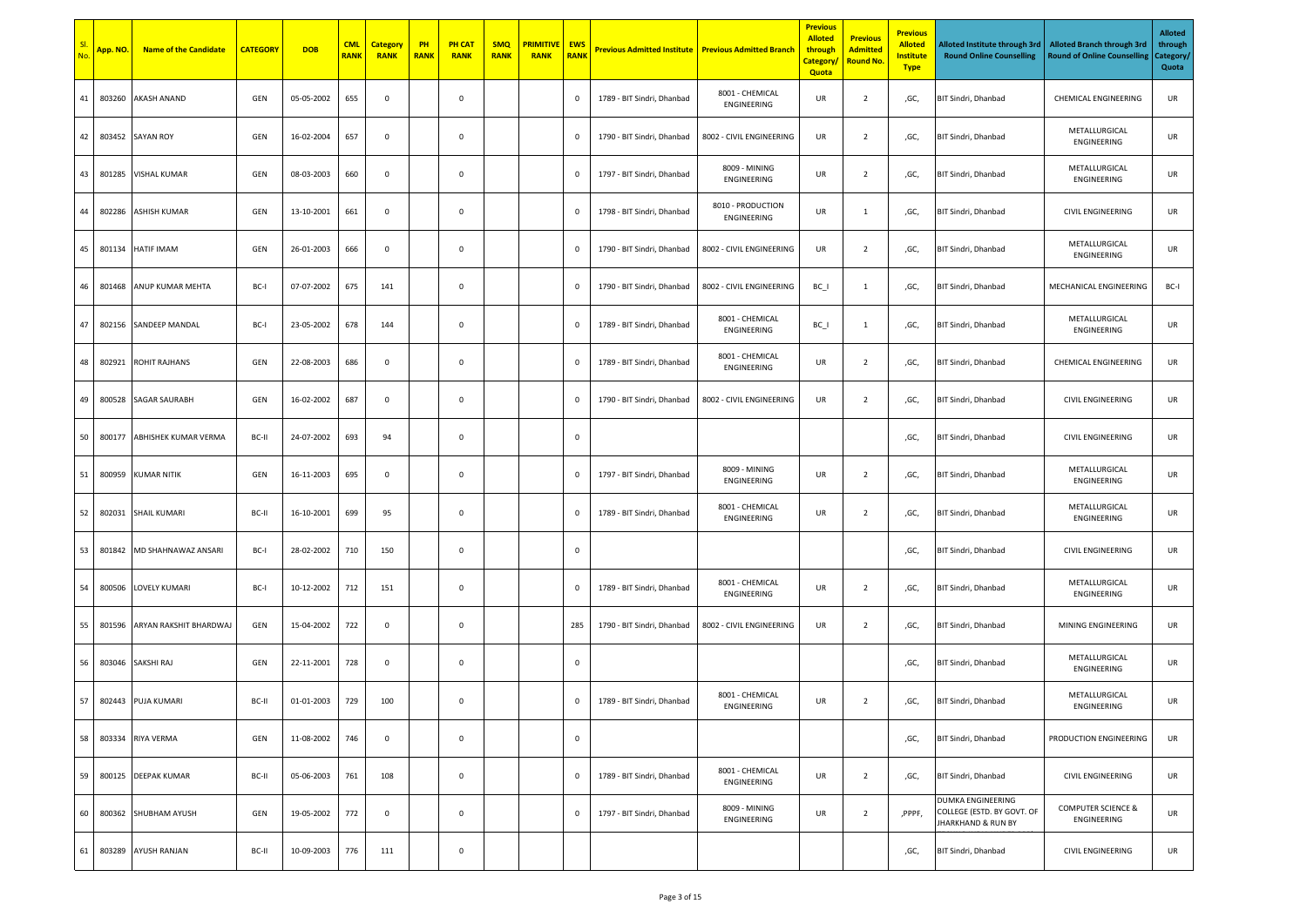| No | <mark>App. NO.</mark> | <b>Name of the Candidate</b> | <b>CATEGORY</b> | <b>DOB</b> | <b>CML</b><br><b>RANK</b> | <b>Category</b><br><b>RANK</b> | PH<br><b>RANK</b> | <b>PH CAT</b><br><b>RANK</b> | <b>SMQ</b><br><b>RANK</b> | <b>PRIMITIVE</b><br><b>RANK</b> | <b>EWS</b><br><b>RANK</b> | <b>Previous Admitted Institute   Previous Admitted Branch</b> |                                  | <b>Previous</b><br><b>Alloted</b><br>through<br>Category/<br>Quota | <b>Previous</b><br><b>Admitted</b><br><b>Round No.</b> | <b>Previous</b><br><b>Alloted</b><br><b>Institute</b><br><b>Type</b> | Alloted Institute through 3rd<br><b>Round Online Counselling</b> | <b>Alloted Branch through 3rd</b><br><b>Round of Online Counselling</b> | <b>Alloted</b><br>through<br>Category/<br>Quota |
|----|-----------------------|------------------------------|-----------------|------------|---------------------------|--------------------------------|-------------------|------------------------------|---------------------------|---------------------------------|---------------------------|---------------------------------------------------------------|----------------------------------|--------------------------------------------------------------------|--------------------------------------------------------|----------------------------------------------------------------------|------------------------------------------------------------------|-------------------------------------------------------------------------|-------------------------------------------------|
| 62 | 800918                | PARUL PRABHA                 | GEN             | 01-05-2003 | 779                       | $\mathsf 0$                    |                   | $\mathbf 0$                  |                           |                                 | $\mathbf 0$               |                                                               |                                  |                                                                    |                                                        | ,GC,                                                                 | BIT Sindri, Dhanbad                                              | CIVIL ENGINEERING                                                       | UR                                              |
| 63 | 800259                | <b>AKSHAT ARYAN</b>          | BC-II           | 13-10-2003 | 781                       | 113                            |                   | $\mathbf 0$                  |                           |                                 | $\mathbf 0$               |                                                               |                                  |                                                                    |                                                        | ,GC,                                                                 | BIT Sindri, Dhanbad                                              | CIVIL ENGINEERING                                                       | UR                                              |
| 64 | 802559                | HIMANSHU MISHRA              | GEN             | 24-07-2000 | 791                       | $\mathbf 0$                    |                   | $\mathbf 0$                  | 22                        |                                 | $\mathbf 0$               |                                                               |                                  |                                                                    |                                                        | ,GC,                                                                 | BIT Sindri, Dhanbad                                              | CIVIL ENGINEERING                                                       | UR                                              |
| 65 | 800449                | SAHIL KUMAR                  | GEN             | 24-02-2002 | 815                       | $\mathsf 0$                    |                   | 0                            |                           |                                 | 125                       | 1789 - BIT Sindri, Dhanbad                                    | 8001 - CHEMICAL<br>ENGINEERING   | UR                                                                 | $\overline{2}$                                         | ,GC,                                                                 | BIT Sindri, Dhanbad                                              | CHEMICAL ENGINEERING                                                    | UR                                              |
| 66 | 800392                | AJAY MAHATO                  | BC-I            | 18-08-2004 | 826                       | 168                            |                   | $\mathbf 0$                  |                           |                                 | $\,0\,$                   | 1798 - BIT Sindri, Dhanbad                                    | 8010 - PRODUCTION<br>ENGINEERING | TFW                                                                | $\overline{2}$                                         | ,GC,                                                                 | BIT Sindri, Dhanbad                                              | CIVIL ENGINEERING                                                       | UR                                              |
| 67 | 801950                | <b>AJIT KUMAR</b>            | BC-I            | 15-08-2003 | 835                       | 171                            |                   | $\mathbf 0$                  |                           |                                 | $\mathbf 0$               |                                                               |                                  |                                                                    |                                                        | ,GC,                                                                 | BIT Sindri, Dhanbad                                              | CIVIL ENGINEERING                                                       | UR                                              |
| 68 | 803818                | <b>VIKRAM PANDEY</b>         | GEN             | 21-07-2004 | 844                       | $\mathsf 0$                    |                   | $\mathbf 0$                  |                           |                                 |                           |                                                               |                                  |                                                                    |                                                        | ,GC,                                                                 | BIT Sindri, Dhanbad                                              | CIVIL ENGINEERING                                                       | UR                                              |
| 69 | 801033                | SANJEET KUMAR                | BC-II           | 12-06-2001 | 853                       | 125                            |                   | $\mathbf 0$                  |                           |                                 | $\mathbf 0$               |                                                               |                                  |                                                                    |                                                        | ,GC,                                                                 | BIT Sindri, Dhanbad                                              | CIVIL ENGINEERING                                                       | UR                                              |
| 70 | 801632                | <b>KUMAR ANKUR</b>           | GEN             | 01-08-2003 | 864                       | $\mathbf 0$                    |                   | $\mathbf 0$                  |                           |                                 | $\mathbf 0$               |                                                               |                                  |                                                                    |                                                        | ,GC,                                                                 | BIT Sindri, Dhanbad                                              | <b>CIVIL ENGINEERING</b>                                                | UR                                              |
| 71 | 803798                | <b>UDIT PRAKASH SINGH</b>    | GEN             | 18-06-2002 | 865                       | $\mathsf 0$                    |                   | $\mathbf 0$                  |                           |                                 |                           |                                                               |                                  |                                                                    |                                                        | ,GC,                                                                 | BIT Sindri, Dhanbad                                              | <b>CIVIL ENGINEERING</b>                                                | UR                                              |
| 72 |                       | 803723 VICKY KUMAR           | BC-I            | 12-08-2002 | 872                       | 183                            |                   | $\mathbf 0$                  |                           |                                 |                           |                                                               |                                  |                                                                    |                                                        | ,GC,                                                                 | BIT Sindri, Dhanbad                                              | <b>CIVIL ENGINEERING</b>                                                | UR                                              |
| 73 | 800106                | ARIJIT KUMAR                 | BC-II           | 15-01-2001 | 878                       | 131                            |                   | $\mathbf 0$                  |                           |                                 | $\mathbf 0$               |                                                               |                                  |                                                                    |                                                        | ,GC,                                                                 | BIT Sindri, Dhanbad                                              | MINING ENGINEERING                                                      | UR                                              |
| 74 | 802584                | PRATHAM ARYA                 | GEN             | 14-07-2002 | 883                       | $\mathsf 0$                    |                   | $\mathbf 0$                  |                           |                                 | $\mathbf 0$               |                                                               |                                  |                                                                    |                                                        | ,GC,                                                                 | BIT Sindri, Dhanbad                                              | <b>CHEMICAL ENGINEERING</b>                                             | UR                                              |
| 75 | 800747                | SHASHIKANT MAHATO            | BC-I            | 15-07-2002 | 888                       | 188                            |                   | $\mathbf 0$                  |                           |                                 | $\mathbf 0$               |                                                               |                                  |                                                                    |                                                        | ,GC,                                                                 | BIT Sindri, Dhanbad                                              | CIVIL ENGINEERING                                                       | BC-I                                            |
| 76 | 801796                | <b>ALOK KUMAR SINGH</b>      | GEN             | 01-11-2003 | 896                       | $\mathsf 0$                    |                   | $\mathbf 0$                  |                           |                                 | $\mathbf 0$               | 1798 - BIT Sindri, Dhanbad                                    | 8010 - PRODUCTION<br>ENGINEERING | UR                                                                 | $\overline{2}$                                         | ,GC,                                                                 | BIT Sindri, Dhanbad                                              | MINING ENGINEERING                                                      | UR                                              |
| 77 | 801943                | <b>ABHAY KUMAR</b>           | GEN             | 23-10-2003 | 908                       | $\mathsf 0$                    |                   | 0                            |                           |                                 | $\pmb{0}$                 |                                                               |                                  |                                                                    |                                                        | ,GC,                                                                 | BIT Sindri, Dhanbad                                              | <b>CHEMICAL ENGINEERING</b>                                             | UR                                              |
| 78 |                       | 800285 RAVI KUMAR            | GEN             | 17-12-2003 | 914                       | $\mathbf 0$                    |                   | $\mathbf 0$                  |                           |                                 | $\mathbf 0$               |                                                               |                                  |                                                                    |                                                        | ,GC,                                                                 | BIT Sindri, Dhanbad                                              | <b>CHEMICAL ENGINEERING</b>                                             | UR                                              |
| 79 | 800487                | RAJAT SINHA                  | GEN             | 11-09-2003 | 917                       | $\mathbf 0$                    |                   | $\mathbf 0$                  |                           |                                 | $\mathbf 0$               |                                                               |                                  |                                                                    |                                                        | ,GC,                                                                 | BIT Sindri, Dhanbad                                              | <b>CHEMICAL ENGINEERING</b>                                             | UR                                              |
| 80 | 802844                | AMAN KUMAR CHOUDHARY         | GEN             | 15-03-2004 | 919                       | $\mathsf 0$                    |                   | $\mathbf 0$                  |                           |                                 | $\,0\,$                   | 1798 - BIT Sindri, Dhanbad                                    | 8010 - PRODUCTION<br>ENGINEERING | UR                                                                 | $\overline{2}$                                         | ,GC,                                                                 | BIT Sindri, Dhanbad                                              | <b>CHEMICAL ENGINEERING</b>                                             | UR                                              |
| 81 | 802229                | VISHWAJEET KUMAR             | BC-II           | 18-09-2002 | 930                       | 141                            |                   | $\mathbf 0$                  |                           |                                 | $\mathbf 0$               | 1789 - BIT Sindri, Dhanbad                                    | 8001 - CHEMICAL<br>ENGINEERING   | BC_II                                                              | $\overline{2}$                                         | ,GC,                                                                 | BIT Sindri, Dhanbad                                              | <b>CHEMICAL ENGINEERING</b>                                             | UR                                              |
| 82 | 801727                | PIYUSH KUMAR VERMA           | BC-II           | 16-03-2003 | 938                       | 143                            |                   | $\mathbf 0$                  |                           |                                 | $\,0\,$                   | 1789 - BIT Sindri, Dhanbad                                    | 8001 - CHEMICAL<br>ENGINEERING   | BC_II                                                              | $\overline{2}$                                         | ,GC,                                                                 | BIT Sindri, Dhanbad                                              | CIVIL ENGINEERING                                                       | BC-II                                           |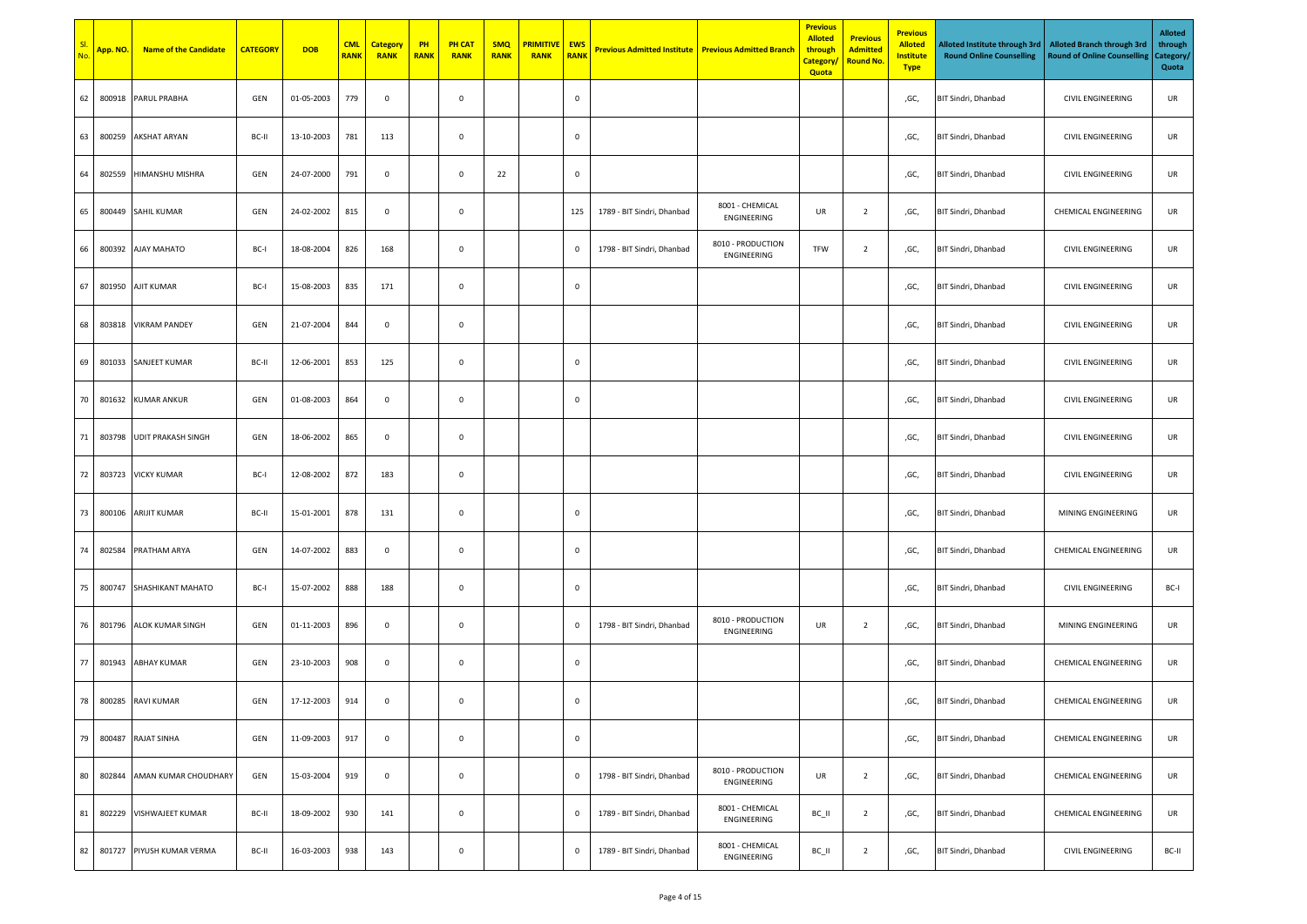| SI.<br>No. | App. NO.   | <b>Name of the Candidate</b> | <b>CATEGORY</b> | <b>DOB</b> | <b>CML</b><br><b>RANK</b> | <b>Category</b><br><b>RANK</b> | PH<br><b>RANK</b> | <b>PH CAT</b><br><b>RANK</b> | <b>SMQ</b><br><b>RANK</b> | <b>PRIMITIVE</b><br><b>RANK</b> | <b>EWS</b><br><b>RANK</b> | <b>Previous Admitted Institute</b>                                     | <b>Previous Admitted Branch</b>          | <b>Previous</b><br><b>Alloted</b><br>through<br>Category,<br>Quota | <b>Previous</b><br><b>Admitted</b><br><mark>Round No</mark> | <b>Previous</b><br><b>Alloted</b><br><b>Institute</b><br><b>Type</b> | Alloted Institute through 3rd<br><b>Round Online Counselling</b>        | <b>Alloted Branch through 3rd</b><br>Round of Online Counselling | <b>Alloted</b><br>through<br>Category/<br>Quota |
|------------|------------|------------------------------|-----------------|------------|---------------------------|--------------------------------|-------------------|------------------------------|---------------------------|---------------------------------|---------------------------|------------------------------------------------------------------------|------------------------------------------|--------------------------------------------------------------------|-------------------------------------------------------------|----------------------------------------------------------------------|-------------------------------------------------------------------------|------------------------------------------------------------------|-------------------------------------------------|
| 83         | 800629     | RAHUL KUMAR                  | GEN             | 01-01-2003 | 941                       | 0                              |                   | $\mathbf 0$                  |                           |                                 | $\mathbf 0$               |                                                                        |                                          |                                                                    |                                                             | ,GC,                                                                 | BIT Sindri, Dhanbad                                                     | <b>CHEMICAL ENGINEERING</b>                                      | UR                                              |
| 84         | 802963     | MARZUQUA SIDDIQUI            | GEN             | 16-10-2002 | 942                       | $\mathsf 0$                    |                   | $\mathsf 0$                  |                           |                                 |                           |                                                                        |                                          |                                                                    |                                                             | ,GC,                                                                 | BIT Sindri, Dhanbad                                                     | CHEMICAL ENGINEERING                                             | UR                                              |
| 85         | 802897     | <b>KUMAR RAKSHIT</b>         | GEN             | 20-04-2002 | 946                       | $\mathsf 0$                    |                   | $\mathsf 0$                  |                           |                                 | $\mathbf 0$               | 1798 - BIT Sindri, Dhanbad                                             | 8010 - PRODUCTION<br>ENGINEERING         | UR                                                                 | $\overline{2}$                                              | ,GC,                                                                 | BIT Sindri, Dhanbad                                                     | PRODUCTION ENGINEERING                                           | UR                                              |
| 86         | 801005     | UNNATI SINGH                 | GEN             | 07-08-2003 | 950                       | $\mathbf 0$                    |                   | $\mathbf 0$                  |                           |                                 | $\mathbf 0$               | 1801 - University College of<br>Engineering & Technology,<br>Hazaribag | 8003 - COMPUTER SCIENCE<br>& ENGINEERING | UR                                                                 | $\overline{2}$                                              | ,GC,                                                                 | <b>BIT Sindri, Dhanbad</b>                                              | CHEMICAL ENGINEERING                                             | UR                                              |
| 87         | 802917     | SAURAV KUMAR VERMA           | BC-II           | 18-06-2003 | 952                       | 144                            |                   | $\mathbf 0$                  |                           |                                 | $\mathbf 0$               |                                                                        |                                          |                                                                    |                                                             | ,GC,                                                                 | BIT Sindri, Dhanbad                                                     | <b>CIVIL ENGINEERING</b>                                         | BC-II                                           |
| 88         | 803619     | SHILPA KUMARI                | GEN             | 20-04-2002 | 962                       | 0                              |                   | $\mathbf 0$                  |                           |                                 |                           |                                                                        |                                          |                                                                    |                                                             | ,GC,                                                                 | BIT Sindri, Dhanbad                                                     | CHEMICAL ENGINEERING                                             | UR                                              |
| 89         | 800603     | PRIYA RANI                   | BC-I            | 21-08-2002 | 979                       | 208                            |                   | $\mathbf 0$                  |                           |                                 | $\mathbf 0$               |                                                                        |                                          |                                                                    |                                                             | ,GC,                                                                 | BIT Sindri, Dhanbad                                                     | CIVIL ENGINEERING                                                | BC-I                                            |
| 90         | 800201     | AMAN RANJAN MISHRA           | GEN             | 25-10-2003 | 983                       | $\mathbf 0$                    |                   | $\mathsf 0$                  |                           |                                 | $\mathbf 0$               | 1798 - BIT Sindri, Dhanbad                                             | 8010 - PRODUCTION<br>ENGINEERING         | UR                                                                 | $\overline{2}$                                              | ,GC,                                                                 | BIT Sindri, Dhanbad                                                     | CHEMICAL ENGINEERING                                             | UR                                              |
| 91         | 800264     | MADHU KUMARI                 | BC-I            | 18-08-2001 | 985                       | 210                            |                   | $\mathbf 0$                  |                           |                                 | $\mathbf 0$               | 1798 - BIT Sindri, Dhanbad                                             | 8010 - PRODUCTION<br>ENGINEERING         | UR                                                                 | $\overline{2}$                                              | ,GC,                                                                 | BIT Sindri, Dhanbad                                                     | CHEMICAL ENGINEERING                                             | UR                                              |
| 92         | 801639     | HIMANSHU RAWANI              | BC-I            | 07-02-2003 | 987                       | 212                            |                   | $\mathbf 0$                  |                           |                                 | $\mathbf 0$               |                                                                        |                                          |                                                                    |                                                             | ,GC,                                                                 | <b>BIT Sindri, Dhanbad</b>                                              | METALLURGICAL<br>ENGINEERING                                     | BC-I                                            |
| 93         | 802547     | <b>SANJEEV KUMAR</b>         | BC-I            | 15-02-2004 | 992                       | 213                            |                   | $\mathbf 0$                  |                           |                                 |                           |                                                                        |                                          |                                                                    |                                                             | ,GC,                                                                 | BIT Sindri, Dhanbad                                                     | MINING ENGINEERING                                               | BC-I                                            |
| 94         | 800121     | HIMANSHU KUMAR               | BC-I            | 20-04-2003 | 994                       | 214                            |                   | $\mathbf 0$                  |                           |                                 | $\mathbf 0$               |                                                                        |                                          |                                                                    |                                                             | ,GC,                                                                 | BIT Sindri, Dhanbad                                                     | CHEMICAL ENGINEERING                                             | BC-I                                            |
| 95         | 803043     | MANISHA KUMARI               | BC-I            | 20-01-2005 | 997                       | 216                            |                   | $\mathbf 0$                  |                           |                                 | $\mathbf 0$               | 1798 - BIT Sindri, Dhanbad                                             | 8010 - PRODUCTION<br>ENGINEERING         | UR                                                                 | $\overline{2}$                                              | ,GC,                                                                 | BIT Sindri, Dhanbad                                                     | CHEMICAL ENGINEERING                                             | BC-I                                            |
| 96         | 802100     | PINTU KUMAR                  | BC-I            | 16-10-2004 | 1004                      | 218                            |                   | $\mathbf 0$                  |                           |                                 | $\mathbf 0$               | 1798 - BIT Sindri, Dhanbad                                             | 8010 - PRODUCTION<br>ENGINEERING         | UR                                                                 | $\overline{2}$                                              | ,GC,                                                                 | BIT Sindri, Dhanbad                                                     | CHEMICAL ENGINEERING                                             | BC-I                                            |
| 97         |            | 801723 MD AHMAD RAJA         | BC-I            | 02-02-2004 | 1010                      | 219                            |                   | $\mathbf 0$                  |                           |                                 | $\,0\,$                   |                                                                        |                                          |                                                                    |                                                             | ,PPPF,                                                               | RAMGARH ENGINEERING<br>COLLEGE (ESTD. BY GOVT. OF<br>JHARKHAND & RUN BY | <b>COMPUTER SCIENCE &amp;</b><br>ENGINEERING                     | UR                                              |
| 98         |            | 803210 MD. AFFAN HUSSAIN     | BC-I            | 30-11-2003 | 1016                      | 223                            |                   | $\mathbf 0$                  |                           |                                 | $\mathbf 0$               | 1798 - BIT Sindri, Dhanbad                                             | 8010 - PRODUCTION<br>ENGINEERING         | BC_I                                                               | $\overline{2}$                                              | ,GC,                                                                 | <b>BIT Sindri, Dhanbad</b>                                              | PRODUCTION ENGINEERING                                           | TFW                                             |
| 99         |            | 800033 ANKIT SAGAR           | GEN             | 18-05-2002 | 1022                      | 0                              |                   | $\mathbf 0$                  | 23                        |                                 | $\mathbf 0$               | 1799 - University College of<br>Engineering & Technology,<br>Hazaribag | 8007 - MECHANICAL<br>ENGINEERING         | UR                                                                 | 1                                                           | ,GC,                                                                 | BIT Sindri, Dhanbad                                                     | PRODUCTION ENGINEERING                                           | UR                                              |
| 100        | 801808     | AMIT KUMAR MAHTHA            | GEN             | 17-01-2004 | 1050                      | $\mathsf 0$                    |                   | $\mathsf 0$                  |                           |                                 | 286                       |                                                                        |                                          |                                                                    |                                                             | ,GC,                                                                 | BIT Sindri, Dhanbad                                                     | PRODUCTION ENGINEERING                                           | UR                                              |
|            | 101 803763 | JAIRAM YADAV                 | BC-II           | 14-02-2002 | 1051                      | 156                            |                   | $\mathbf 0$                  |                           |                                 |                           |                                                                        |                                          |                                                                    |                                                             | ,GC,                                                                 | BIT Sindri, Dhanbad                                                     | CIVIL ENGINEERING                                                | BC-II                                           |
| 102        |            | 801613 PANKAJ KUMAR GUPTA    | BC-II           | 10-10-2002 | 1056                      | 157                            |                   | $\mathbf 0$                  |                           |                                 | $\,0\,$                   |                                                                        |                                          |                                                                    |                                                             | ,GC,                                                                 | BIT Sindri, Dhanbad                                                     | CHEMICAL ENGINEERING                                             | BC-II                                           |
| 103        | 803407     | RAVI KUMAR                   | GEN             | 26-12-2001 | 1059                      | $\mathsf 0$                    |                   | $\mathbf 0$                  | 24                        |                                 | $\mathbf 0$               |                                                                        |                                          |                                                                    |                                                             | ,GC,                                                                 | BIT Sindri, Dhanbad                                                     | PRODUCTION ENGINEERING                                           | UR                                              |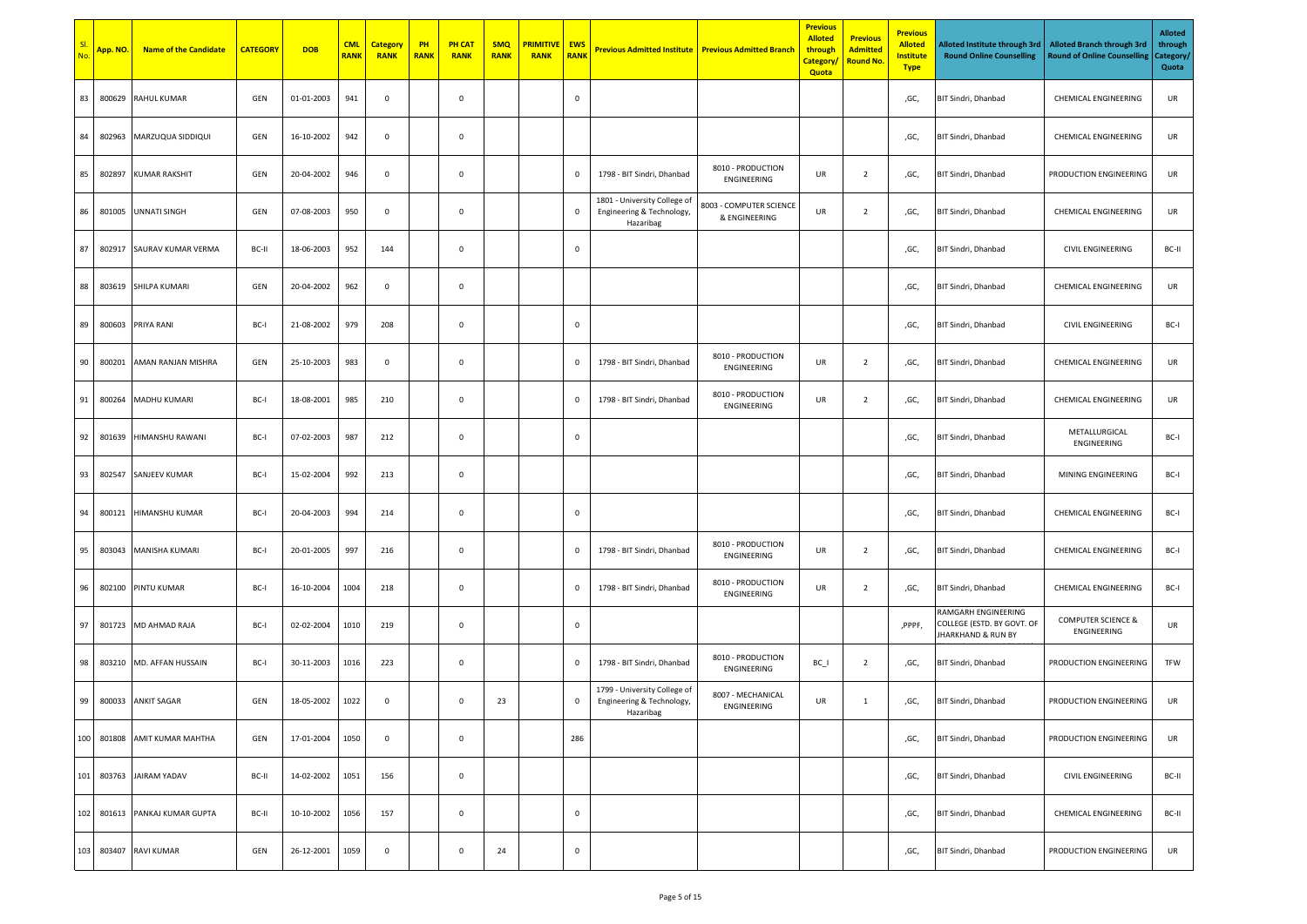| SI.<br>No.       | App. NO.   | <b>Name of the Candidate</b> | <b>CATEGORY</b> | <b>DOB</b> | <b>CML</b><br><b>RANK</b> | <b>Category</b><br><b>RANK</b> | PH<br><b>RANK</b> | <b>PH CAT</b><br><b>RANK</b> | <b>SMQ</b><br><b>RANK</b> | <b>PRIMITIVE</b><br><b>RANK</b> | <b>EWS</b><br><b>RANK</b> | <b>Previous Admitted Institute</b>                                     | <b>Previous Admitted Branch</b>             | <b>Previous</b><br><b>Alloted</b><br>through<br>Category,<br>Quota | <b>Previous</b><br><b>Admitted</b><br><mark>Round No</mark> | <b>Previous</b><br><b>Alloted</b><br><b>Institute</b><br><b>Type</b> | Alloted Institute through 3rd<br><b>Round Online Counselling</b> | <b>Alloted Branch through 3rd</b><br>Round of Online Counselling | <b>Alloted</b><br>through<br>Category/<br>Quota |
|------------------|------------|------------------------------|-----------------|------------|---------------------------|--------------------------------|-------------------|------------------------------|---------------------------|---------------------------------|---------------------------|------------------------------------------------------------------------|---------------------------------------------|--------------------------------------------------------------------|-------------------------------------------------------------|----------------------------------------------------------------------|------------------------------------------------------------------|------------------------------------------------------------------|-------------------------------------------------|
| 104              | 800349     | NISHANT KUMAR                | BC-II           | 02-10-2002 | 1063                      | 158                            |                   | $\mathbf 0$                  |                           |                                 | $\mathbf 0$               | 1798 - BIT Sindri, Dhanbad                                             | 8010 - PRODUCTION<br>ENGINEERING            | BC_II                                                              | $\overline{2}$                                              | ,GC,                                                                 | BIT Sindri, Dhanbad                                              | PRODUCTION ENGINEERING                                           | UR                                              |
| 105              | 801675     | SOURAV KUMAR GUPTA           | BC-II           | 05-09-2002 | 1067                      | 159                            |                   | $\mathbf 0$                  |                           |                                 | $\,0\,$                   |                                                                        |                                             |                                                                    |                                                             | ,GC,                                                                 | BIT Sindri, Dhanbad                                              | PRODUCTION ENGINEERING                                           | UR                                              |
| 106              | 800334     | ANISH KUMAR                  | BC-I            | 24-11-2001 | 1069                      | 231                            |                   | $\mathsf 0$                  |                           |                                 | $\mathbf 0$               | 1800 - University College of<br>Engineering & Technology,<br>Hazaribag | 8005 - ELECTRONICS &<br>COMMUNICATION ENGG. | $BC_$                                                              | $\mathbf{1}$                                                | ,GC,                                                                 | BIT Sindri, Dhanbad                                              | PRODUCTION ENGINEERING                                           | UR                                              |
| 107              | 802532     | AMAN HUSSAIN                 | BC-I            | 25-02-2002 | 1073                      | 232                            |                   | $\mathbf 0$                  |                           |                                 | $\mathbf 0$               |                                                                        |                                             |                                                                    |                                                             | ,GC,                                                                 | BIT Sindri, Dhanbad                                              | PRODUCTION ENGINEERING                                           | UR                                              |
| 108 <sub>1</sub> | 800134     | AMAN KUMAR                   | GEN             | 05-01-2004 | 1075                      | 0                              |                   | $\mathbf 0$                  |                           |                                 | $\mathbf 0$               |                                                                        |                                             |                                                                    |                                                             | ,GC,                                                                 | BIT Sindri, Dhanbad                                              | PRODUCTION ENGINEERING                                           | UR                                              |
|                  | 109 803805 | RAHUL YADAV                  | GEN             | 05-11-2001 | 1097                      | 0                              |                   | $\mathbf 0$                  |                           |                                 |                           |                                                                        |                                             |                                                                    |                                                             | ,GC,                                                                 | BIT Sindri, Dhanbad                                              | PRODUCTION ENGINEERING                                           | UR                                              |
|                  | 110 800181 | <b>SUMIT KUMAR</b>           | GEN             | 13-07-2003 | 1102                      | $\mathsf 0$                    |                   | $\mathbf 0$                  |                           |                                 | $\mathbf 0$               |                                                                        |                                             |                                                                    |                                                             | ,GC,                                                                 | BIT Sindri, Dhanbad                                              | PRODUCTION ENGINEERING                                           | UR                                              |
| 111              | 801677     | RISHITA DUTTA                | GEN             | 22-11-2002 | 1106                      | $\mathbf 0$                    |                   | $\mathsf 0$                  |                           |                                 | $\mathbf 0$               |                                                                        |                                             |                                                                    |                                                             | ,GC,                                                                 | BIT Sindri, Dhanbad                                              | PRODUCTION ENGINEERING                                           | UR                                              |
| 112              | 801110     | ANISHA KUMARI                | BC-I            | 22-05-2003 | 1108                      | 241                            |                   | $\mathbf 0$                  |                           |                                 | $\mathbf 0$               |                                                                        |                                             |                                                                    |                                                             | ,GC,                                                                 | BIT Sindri, Dhanbad                                              | PRODUCTION ENGINEERING                                           | UR                                              |
| 113              | 803128     | <b>VIVEK KUMAR</b>           | GEN             | 25-12-2003 | 1110                      | $\mathsf 0$                    |                   | $\mathbf 0$                  |                           |                                 | $\mathbf 0$               |                                                                        |                                             |                                                                    |                                                             | ,GC,                                                                 | BIT Sindri, Dhanbad                                              | PRODUCTION ENGINEERING                                           | UR                                              |
| 114              | 800784     | <b>ARUN KUMAR</b>            | BC-I            | 25-01-2001 | 1111                      | 242                            |                   | $\mathbf 0$                  |                           |                                 | $\mathbf 0$               |                                                                        |                                             |                                                                    |                                                             | ,GC,                                                                 | BIT Sindri, Dhanbad                                              | PRODUCTION ENGINEERING                                           | UR                                              |
| 115              | 800631     | SHITAL KUMARI                | GEN             | 22-02-2003 | 1113                      | 0                              |                   | $\mathbf 0$                  |                           |                                 | $\mathbf 0$               | 1802 - University College of<br>Engineering & Technology,<br>Hazaribag | $8006 - I.T$                                | UR                                                                 | $\overline{2}$                                              | ,GC,                                                                 | University College of<br>Engineering & Technology,<br>Hazaribag  | <b>COMPUTER SCIENCE &amp;</b><br>ENGINEERING                     | UR                                              |
| 116              |            | 801148 ZAID AHMAD ANSARI     | BC-I            | 19-09-2002 | 1117                      | 244                            |                   | $\mathbf 0$                  |                           |                                 | $\mathbf 0$               |                                                                        |                                             |                                                                    |                                                             | ,GC,                                                                 | BIT Sindri, Dhanbad                                              | PRODUCTION ENGINEERING                                           | UR                                              |
| 117              | 802626     | <b>BALRAM KUMAR</b>          | BC-II           | 05-04-2001 | 1118                      | 160                            |                   | $\mathbf 0$                  |                           |                                 | $\mathbf 0$               | 1798 - BIT Sindri, Dhanbad                                             | 8010 - PRODUCTION<br>ENGINEERING            | BC_II                                                              | $\overline{2}$                                              | ,GC,                                                                 | BIT Sindri, Dhanbad                                              | CHEMICAL ENGINEERING                                             | BC-II                                           |
| 118              | 801051     | RAJSHREE                     | GEN             | 22-01-2004 | 1119                      | $\mathbf{0}$                   |                   | $\mathbf 0$                  |                           |                                 | 169                       | 1798 - BIT Sindri, Dhanbad                                             | 8010 - PRODUCTION<br>ENGINEERING            | EWS                                                                | $\overline{2}$                                              | ,GC,                                                                 | BIT Sindri, Dhanbad                                              | <b>CIVIL ENGINEERING</b>                                         | EWS                                             |
| 119              | 803249     | <b>AYUSHI TEWARY</b>         | GEN             | 21-02-2002 | 1120                      | $\mathsf 0$                    |                   | $\mathbf 0$                  |                           |                                 | 170                       |                                                                        |                                             |                                                                    |                                                             | ,GC,                                                                 | <b>BIT Sindri, Dhanbad</b>                                       | PRODUCTION ENGINEERING                                           | UR                                              |
|                  |            | 120 800373 AMAR KUMAR MAHATO | BC-I            | 08-01-2002 | 1121                      | 245                            |                   | $\mathbf 0$                  |                           |                                 | $\mathbf 0$               |                                                                        |                                             |                                                                    |                                                             | ,GC,                                                                 | BIT Sindri, Dhanbad                                              | PRODUCTION ENGINEERING                                           | UR                                              |
| 121              | 802352     | <b>AYUSH KUMAR</b>           | BC-I            | 12-03-2002 | 1126                      | 247                            |                   | $\mathsf 0$                  |                           |                                 | $\,0\,$                   |                                                                        |                                             |                                                                    |                                                             | ,GC,                                                                 | BIT Sindri, Dhanbad                                              | PRODUCTION ENGINEERING                                           | BC-I                                            |
| 122              | 801973     | MRINJAL KUMAR GUPTA          | BC-II           | 10-12-2003 | 1127                      | 161                            |                   | $\mathbf 0$                  |                           |                                 | $\mathbf 0$               | 1798 - BIT Sindri, Dhanbad                                             | 8010 - PRODUCTION<br>ENGINEERING            | BC_II                                                              | $\overline{2}$                                              | ,GC,                                                                 | BIT Sindri, Dhanbad                                              | PRODUCTION ENGINEERING                                           | BC-II                                           |
| 123              | 802504     | PIYUSH KUMAR                 | SC              | 25-01-2003 | 1131                      | 23                             |                   | $\mathsf 0$                  |                           |                                 | $\mathbf 0$               | 1794 - BIT Sindri, Dhanbad                                             | $8006 - I.T$                                | SC                                                                 | $\mathbf{1}$                                                | ,GC,                                                                 | BIT Sindri, Dhanbad                                              | <b>COMPUTER SCIENCE &amp;</b><br>ENGINEERING                     | SC                                              |
| 124              | 803604     | <b>ADITYA KUMAR</b>          | GEN             | 14-10-2003 | 1132                      | $\mathsf 0$                    |                   | $\mathbf 0$                  |                           |                                 | 173                       |                                                                        |                                             |                                                                    |                                                             | ,GC,                                                                 | BIT Sindri, Dhanbad                                              | PRODUCTION ENGINEERING                                           | EWS                                             |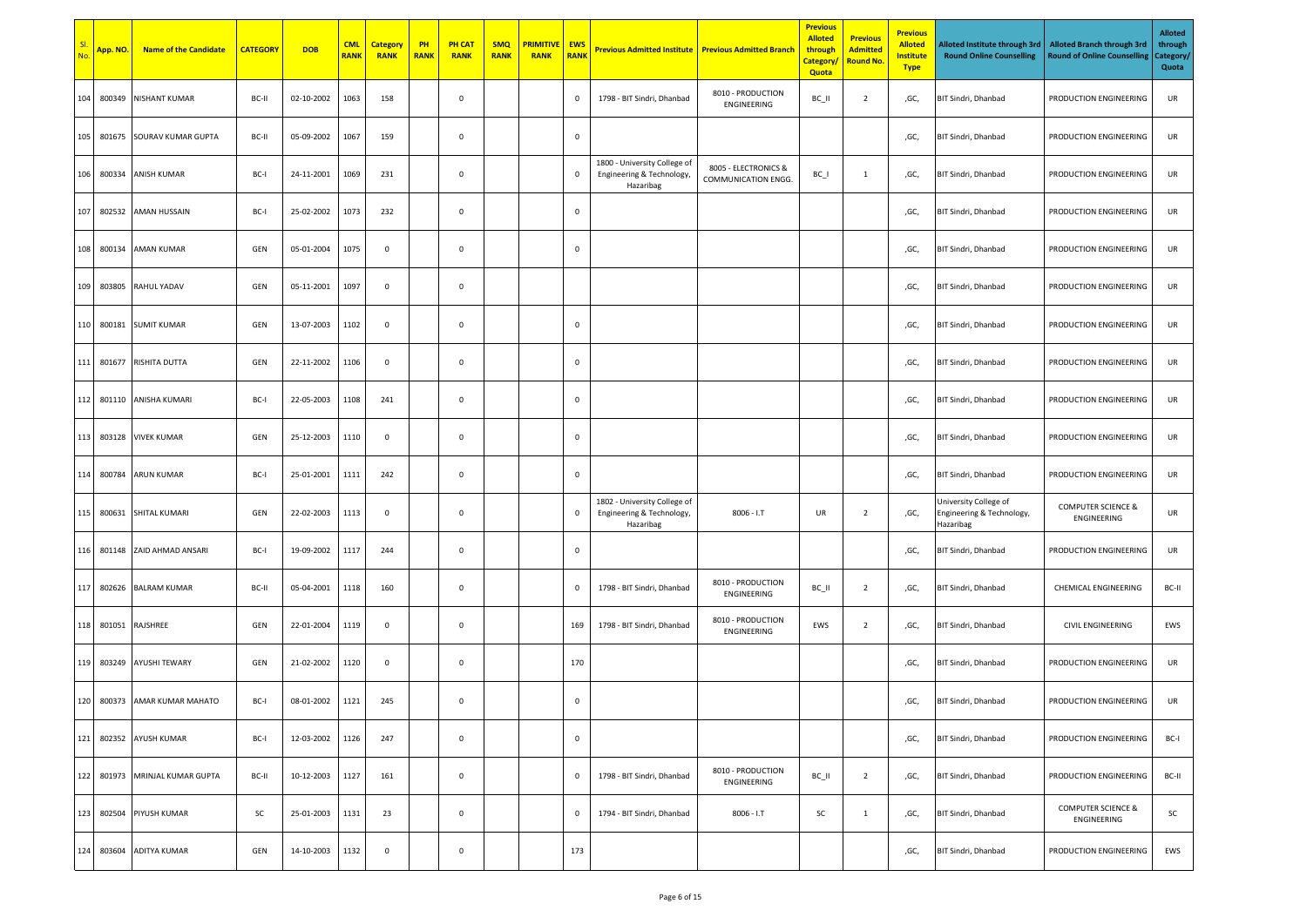| SI.<br>No. | App. NO. | <b>Name of the Candidate</b> | <b>CATEGORY</b> | <b>DOB</b> | <b>CML</b><br><b>RANK</b> | <b>Category</b><br><b>RANK</b> | PH<br><b>RANK</b> | <b>PH CAT</b><br><b>RANK</b> | <b>SMQ</b><br><b>RANK</b> | <b>PRIMITIVE</b><br><b>RANK</b> | <b>EWS</b><br><b>RANK</b> | <b>Previous Admitted Institute   Previous Admitted Branch</b>                           |                                             | <b>Previous</b><br><b>Alloted</b><br>through<br><b>Category</b><br>Quota | <b>Previous</b><br><b>Admitted</b><br><b>Round No.</b> | <b>Previous</b><br><b>Alloted</b><br><b>Institute</b><br><b>Type</b> | Alloted Institute through 3rd<br><b>Round Online Counselling</b>                 | <b>Alloted Branch through 3rd</b><br><b>Round of Online Counselling</b> | <b>Alloted</b><br>through<br>Category/<br>Quota |
|------------|----------|------------------------------|-----------------|------------|---------------------------|--------------------------------|-------------------|------------------------------|---------------------------|---------------------------------|---------------------------|-----------------------------------------------------------------------------------------|---------------------------------------------|--------------------------------------------------------------------------|--------------------------------------------------------|----------------------------------------------------------------------|----------------------------------------------------------------------------------|-------------------------------------------------------------------------|-------------------------------------------------|
| 125        | 801824   | RAJ GOPAL SHARMA             | BC-             | 31-05-2002 | 1136                      | 249                            |                   | 0                            |                           |                                 | $\mathbf 0$               | 1799 - University College of<br>Engineering & Technology,<br>Hazaribag                  | 8007 - MECHANICAL<br>ENGINEERING            | UR                                                                       | 1                                                      | ,GC,                                                                 | University College of<br>Engineering & Technology,<br>Hazaribag                  | <b>COMPUTER SCIENCE &amp;</b><br>ENGINEERING                            | UR                                              |
| 126        | 801080   | <b>GOURAV KUMAR GUPTA</b>    | GEN             | 12-12-2001 | 1139                      | $\mathbf 0$                    |                   | 0                            |                           |                                 | $\mathbf 0$               | 1802 - University College of<br>Engineering & Technology,<br>Hazaribag                  | $8006 - I.T$                                | UR                                                                       | $\overline{2}$                                         | ,GC,                                                                 | University College of<br>Engineering & Technology,<br>Hazaribag                  | <b>COMPUTER SCIENCE &amp;</b><br>ENGINEERING                            | TFW                                             |
| 127        | 803845   | SAPNA KUMARI RAWANI          | BC-             | 01-01-2004 | 1142                      | 252                            |                   | 0                            |                           |                                 |                           |                                                                                         |                                             |                                                                          |                                                        | ,GC,                                                                 | BIT Sindri, Dhanbad                                                              | PRODUCTION ENGINEERING                                                  | BC-I                                            |
| 128        | 800100   | ANKITA SAHU                  | BC-I            | 29-11-2001 | 1145                      | 255                            |                   | 0                            |                           |                                 | $\mathbf 0$               |                                                                                         |                                             |                                                                          |                                                        | ,GC,                                                                 | BIT Sindri, Dhanbad                                                              | PRODUCTION ENGINEERING                                                  | BC-I                                            |
| 129        | 803304   | <b>ANKIT RAJ</b>             | GEN             | 11-03-2002 | 1163                      | $\mathbf 0$                    |                   | 0                            |                           |                                 | 176                       |                                                                                         |                                             |                                                                          |                                                        | ,GC,                                                                 | BIT Sindri, Dhanbad                                                              | PRODUCTION ENGINEERING                                                  | EWS                                             |
| 130        | 800569   | AKASH KUMAR PANDEY           | GEN             | 14-12-2003 | 1165                      | $\mathbf 0$                    |                   | 0                            |                           |                                 | 177                       |                                                                                         |                                             |                                                                          |                                                        | ,GC,                                                                 | BIT Sindri, Dhanbad                                                              | PRODUCTION ENGINEERING                                                  | EWS                                             |
| 131        | 803607   | <b>SWEETY NANDI</b>          | GEN             | 06-06-2002 | 1170                      | $\mathsf 0$                    |                   | $\mathsf 0$                  |                           |                                 |                           |                                                                                         |                                             |                                                                          |                                                        | ,PPPF,                                                               | RAMGARH ENGINEERING<br>COLLEGE (ESTD. BY GOVT. OF<br>JHARKHAND & RUN BY          | <b>COMPUTER SCIENCE &amp;</b><br>ENGINEERING                            | UR                                              |
| 132        | 803559   | <b>SHASHANK SHEKHAR</b>      | GEN             | 05-11-2002 | 1184                      | $\mathbf 0$                    |                   | $\mathsf 0$                  |                           |                                 | 180                       |                                                                                         |                                             |                                                                          |                                                        | ,GC,                                                                 | University College of<br>Engineering & Technology,<br>Hazaribag                  | <b>COMPUTER SCIENCE &amp;</b><br>ENGINEERING                            | UR                                              |
| 133        | 800665   | <b>KOUSHIK KUMAR</b>         | BC-II           | 10-08-2002 | 1190                      | 169                            |                   | $\mathsf 0$                  |                           |                                 | $\,0\,$                   | 1802 - University College of<br>Engineering & Technology,<br>Hazaribag                  | $8006 - I.T$                                | UR                                                                       | $\overline{2}$                                         | ,GC,                                                                 | University College of<br>Engineering & Technology,<br>Hazaribag                  | <b>COMPUTER SCIENCE &amp;</b><br>ENGINEERING                            | UR                                              |
| 134        | 802972   | <b>RISHABH KUMAR</b>         | GEN             | 05-02-2003 | 1200                      | $\mathbf 0$                    |                   | $\mathbf 0$                  |                           |                                 | 182                       |                                                                                         |                                             |                                                                          |                                                        | ,GC,                                                                 | University College of<br>Engineering & Technology,<br>Hazaribag                  | <b>COMPUTER SCIENCE &amp;</b><br>ENGINEERING                            | UR                                              |
| 135        | 800538   | RAHUL KUMAR RANA             | BC-I            | 20-03-2002 | 1205                      | 265                            |                   | $\mathbf 0$                  |                           |                                 | $\mathbf 0$               | 1802 - University College of<br>Engineering & Technology,<br>Hazaribag                  | $8006 - I.T$                                | UR                                                                       | $\overline{2}$                                         | ,GC,                                                                 | University College of<br>Engineering & Technology,<br>Hazaribag                  | <b>COMPUTER SCIENCE &amp;</b><br>ENGINEERING                            | BC-I                                            |
| 136        | 802401   | DEBDATYA GUWALA              | BC-I            | 28-05-2002 | 1211                      | 266                            |                   | $\mathbf 0$                  |                           |                                 | $\mathbf 0$               | 1802 - University College of<br>Engineering & Technology,<br>Hazaribag                  | $8006 - I.T$                                | UR                                                                       | $\overline{2}$                                         | ,GC,                                                                 | Jniversity College of<br>Engineering & Technology,<br>Hazaribag                  | <b>COMPUTER SCIENCE &amp;</b><br>ENGINEERING                            | BC-I                                            |
| 137        |          | 801396 SATYAM KUMAR          | BC-I            | 04-04-2003 | 1215                      | 268                            |                   | $\mathbf 0$                  |                           |                                 | $\mathbf 0$               |                                                                                         |                                             |                                                                          |                                                        | ,GC,                                                                 | University College of<br>Engineering & Technology,<br>Hazaribag                  | 1.7                                                                     | UR                                              |
| 138        | 803422   | PRITAM KUMAR                 | BC-II           | 20-04-2003 | 1219                      | 173                            |                   | $\mathsf 0$                  |                           |                                 |                           |                                                                                         |                                             |                                                                          |                                                        | ,GC,                                                                 | University College of<br>Engineering & Technology,<br>Hazaribag                  | <b>ELECTRONICS &amp;</b><br>COMMUNICATION ENGG.                         | UR                                              |
| 139        | 800808   | RITESH KUMAR RAWANI          | BC-I            | 28-03-2003 | 1221                      | 270                            |                   | $\mathbf 0$                  |                           |                                 | $\mathbf 0$               |                                                                                         |                                             |                                                                          |                                                        | ,PPPF,                                                               | DUMKA ENGINEERING<br>COLLEGE (ESTD. BY GOVT. OF<br>JHARKHAND & RUN BY            | <b>COMPUTER SCIENCE &amp;</b><br>ENGINEERING                            | TFW                                             |
| 140        | 800639   | PIYUSH RANJAN                | BC-II           | 12-02-2003 | 1232                      | 174                            |                   | 0                            |                           |                                 | $\mathbf 0$               |                                                                                         |                                             |                                                                          |                                                        | ,GC,                                                                 | BIT Sindri, Dhanbad                                                              | PRODUCTION ENGINEERING                                                  | BC-II                                           |
|            |          | 141 803459 ABHISHEK KUMAR    | BC-I            | 08-01-2002 | 1250                      | 279                            |                   | $\mathbf 0$                  |                           |                                 | $\mathbf 0$               |                                                                                         |                                             |                                                                          |                                                        | ,PPPF,                                                               | RAMGARH ENGINEERING<br>COLLEGE (ESTD. BY GOVT. OF<br>JHARKHAND & RUN BY          | <b>COMPUTER SCIENCE &amp;</b><br>ENGINEERING                            | TFW                                             |
| 142        |          | 803815 DEEPAK KUMAR SINGH    | GEN             | 01-05-2003 | 1258                      | $\mathsf 0$                    |                   | $\mathbf 0$                  |                           |                                 | 189                       |                                                                                         |                                             |                                                                          |                                                        | ,GC,                                                                 | University College of<br>Engineering & Technology,<br>Hazaribag                  | <b>COMPUTER SCIENCE &amp;</b><br>ENGINEERING                            | EWS                                             |
| 143        |          | 802029 MANNU KUMAR           | SC              | 20-11-2001 | 1262                      | 34                             |                   | $\mathsf 0$                  |                           |                                 | $\mathbf 0$               |                                                                                         |                                             |                                                                          |                                                        | ,GC,                                                                 | BIT Sindri, Dhanbad                                                              | 1.7                                                                     | SC                                              |
| 144        |          | 800429 BAPPY BHARTI          | BC-I            | 22-08-2002 | 1290                      | 287                            |                   | $\mathsf 0$                  |                           |                                 | $\mathbf 0$               |                                                                                         |                                             |                                                                          |                                                        | ,GC,                                                                 | University College of<br>Engineering & Technology,<br>Hazaribag                  | 1.7                                                                     | UR                                              |
| 145        |          | 802429 BISHNU KUMBHKAR       | GEN             | 10-12-2001 | 1293                      | $\mathsf 0$                    |                   | $\mathsf 0$                  |                           |                                 | $\mathbf 0$               | 1855 - DUMKA ENGINEERING<br>COLLEGE (ESTD. BY GOVT. OF<br><b>JHARKHAND &amp; RUN BY</b> | 8005 - ELECTRONICS &<br>COMMUNICATION ENGG. | UR                                                                       | $\overline{2}$                                         | ,PPPF,                                                               | DUMKA ENGINEERING<br>COLLEGE (ESTD. BY GOVT. OF<br><b>JHARKHAND &amp; RUN BY</b> | <b>COMPUTER SCIENCE &amp;</b><br>ENGINEERING                            | UR                                              |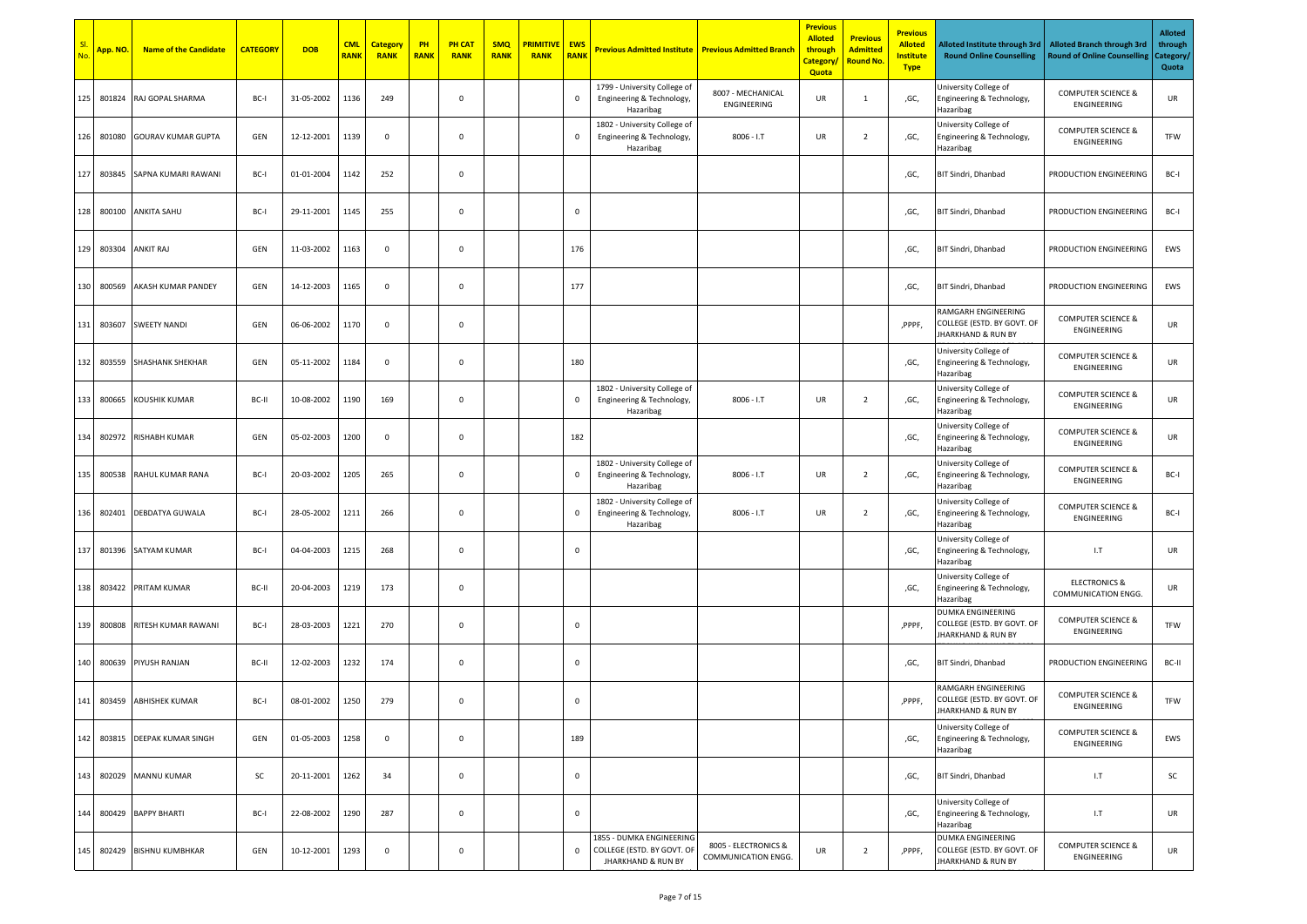| SI.<br>No. | App. NO. | <b>Name of the Candidate</b> | <b>CATEGORY</b> | <b>DOB</b> | <b>CML</b><br><b>RANK</b> | <b>Category</b><br><b>RANK</b> | PH<br><b>RANK</b> | <b>PH CAT</b><br><b>RANK</b> | <b>SMQ</b><br><b>RANK</b> | <b>PRIMITIVE</b><br><b>RANK</b> | <b>EWS</b><br><b>RANK</b> | <b>Previous Admitted Institute</b>                                                      | <b>Previous Admitted Branch</b>             | <b>Previous</b><br><b>Alloted</b><br>through<br><b>Category</b><br><b>Quota</b> | <b>Previous</b><br><b>Admitted</b><br><b>Round No.</b> | <b>Previous</b><br><b>Alloted</b><br><b>Institute</b><br><b>Type</b> | Alloted Institute through 3rd<br><b>Round Online Counselling</b>                 | <b>Alloted Branch through 3rd</b><br><b>Round of Online Counselling</b> | <b>Alloted</b><br>through<br>Category/<br>Quota |
|------------|----------|------------------------------|-----------------|------------|---------------------------|--------------------------------|-------------------|------------------------------|---------------------------|---------------------------------|---------------------------|-----------------------------------------------------------------------------------------|---------------------------------------------|---------------------------------------------------------------------------------|--------------------------------------------------------|----------------------------------------------------------------------|----------------------------------------------------------------------------------|-------------------------------------------------------------------------|-------------------------------------------------|
| 146        | 800826   | ATUL RAJ                     | <b>SC</b>       | 09-01-2003 | 1297                      | 39                             |                   | 0                            |                           |                                 | $\mathbf 0$               | 1793 - BIT Sindri, Dhanbad                                                              | 8005 - ELECTRONICS &<br>COMMUNICATION ENGG. | SC                                                                              | $\overline{2}$                                         | ,GC,                                                                 | BIT Sindri, Dhanbad                                                              | 1.7                                                                     | SC                                              |
| 147        | 801519   | UTKARSH RAJ                  | BC-I            | 19-07-2002 | 1312                      | 292                            |                   | 0                            |                           |                                 | $\mathbf 0$               |                                                                                         |                                             |                                                                                 |                                                        | ,GC,                                                                 | University College of<br>Engineering & Technology,<br>Hazaribag                  | MECHANICAL ENGINEERING                                                  | UR                                              |
| 148        | 803166   | PARIMAL YADAV                | BC-II           | 05-02-2002 | 1319                      | 184                            |                   | 0                            |                           |                                 | $\mathbf 0$               |                                                                                         |                                             |                                                                                 |                                                        | ,PPPF.                                                               | DUMKA ENGINEERING<br>COLLEGE (ESTD. BY GOVT. OF<br><b>JHARKHAND &amp; RUN BY</b> | <b>COMPUTER SCIENCE &amp;</b><br>ENGINEERING                            | UR                                              |
| 149        |          | 800274 SHILPI KUMARI         | BC-II           | 06-12-2003 | 1334                      | 186                            |                   | 0                            |                           |                                 | $\mathbf 0$               |                                                                                         |                                             |                                                                                 |                                                        | ,GC,                                                                 | BIT Sindri, Dhanbad                                                              | PRODUCTION ENGINEERING                                                  | BC-II                                           |
| 150        | 800753   | SAGAR KUMAR RANA             | BC-             | 31-10-2001 | 1342                      | 295                            |                   | 0                            |                           |                                 | $\mathbf 0$               |                                                                                         |                                             |                                                                                 |                                                        | ,PC,                                                                 | RVS College of Engineering &<br>Technology, Jamshedpur                           | <b>COMPUTER SCIENCE &amp;</b><br>ENGINEERING                            | TFW                                             |
| 151        | 802735   | <b>RUBI KUMARI</b>           | GEN             | 30-12-2002 | 1347                      | $\mathbf 0$                    |                   | 0                            |                           |                                 | $\mathbf 0$               |                                                                                         |                                             |                                                                                 |                                                        | ,GC,                                                                 | University College of<br>Engineering & Technology,<br>Hazaribag                  | I.T                                                                     | UR                                              |
| 152        | 802811   | <b>VISHAL SINGH</b>          | GEN             | 10-10-2001 | 1349                      | $\mathbf 0$                    |                   | 0                            |                           |                                 | 207                       |                                                                                         |                                             |                                                                                 |                                                        | ,PPPF,                                                               | RAMGARH ENGINEERING<br>COLLEGE (ESTD. BY GOVT. OF<br>JHARKHAND & RUN BY          | <b>COMPUTER SCIENCE &amp;</b><br>ENGINEERING                            | TFW                                             |
| 153        | 801924   | PRANJAL KUMAR                | BC-II           | 02-12-2002 | 1418                      | 194                            |                   | 0                            |                           |                                 | $\mathbf 0$               |                                                                                         |                                             |                                                                                 |                                                        | ,GC,                                                                 | BIT Sindri, Dhanbad                                                              | PRODUCTION ENGINEERING                                                  | BC-II                                           |
| 154        | 801334   | <b>ROMA KUMARI</b>           | BC-II           | 25-10-2002 | 1431                      | 195                            |                   | 0                            |                           |                                 | $\mathbf 0$               |                                                                                         |                                             |                                                                                 |                                                        | ,GC,                                                                 | University College of<br>Engineering & Technology,<br>Hazaribag                  | <b>COMPUTER SCIENCE &amp;</b><br>ENGINEERING                            | BC-II                                           |
| 155        | 802911   | <b>SUJIT KUMAR</b>           | BC-I            | 19-12-2002 | 1434                      | 312                            |                   | $\mathsf 0$                  |                           |                                 | $\mathbf 0$               | 1857 - DUMKA ENGINEERING<br>COLLEGE (ESTD. BY GOVT. OF<br><b>JHARKHAND &amp; RUN BY</b> | 8007 - MECHANICAL<br>ENGINEERING            | UR                                                                              | 1                                                      | ,PPPF,                                                               | RAMGARH ENGINEERING<br>COLLEGE (ESTD. BY GOVT. OF<br>JHARKHAND & RUN BY          | MECHANICAL ENGINEERING                                                  | BC-I                                            |
| 156        | 800834   | NANDANI SINHA                | GEN             | 10-04-2004 | 1441                      | $\mathbf 0$                    |                   | 0                            |                           |                                 | $\mathbf 0$               | 1800 - University College of<br>Engineering & Technology,<br>Hazaribag                  | 8005 - ELECTRONICS &<br>COMMUNICATION ENGG. | UR                                                                              | $\overline{2}$                                         | ,GC,                                                                 | University College of<br>Engineering & Technology,<br>Hazaribag                  | 1.7                                                                     | UR                                              |
| 157        | 800224   | AADYA VIBHUTI                | GEN             | 21-05-2004 | 1448                      | $\mathbf 0$                    |                   | 0                            | 9                         |                                 | 0                         | 1797 - BIT Sindri, Dhanbad                                                              | 8009 - MINING<br>ENGINEERING                | SMQ                                                                             | $\overline{2}$                                         | ,GC,                                                                 | University College of<br>Engineering & Technology,<br>Hazaribag                  | 1.7                                                                     | UR                                              |
| 158        | 801430   | <b>RESHMA KHATUN</b>         | GEN             | 05-03-2002 | 1454                      | $\mathbf 0$                    |                   | 0                            |                           |                                 | $\mathbf 0$               |                                                                                         |                                             |                                                                                 |                                                        | ,GC,                                                                 | University College of<br>Engineering & Technology,<br>Hazaribag                  | <b>ELECTRONICS &amp;</b><br>COMMUNICATION ENGG.                         | UR                                              |
| 159        |          | 801866 SAGAR KUMAR           | BC-I            | 24-06-2002 | 1476                      | 317                            |                   | 0                            |                           |                                 | $\mathbf 0$               | 1878 - RAMGARH<br><b>ENGINEERING COLLEGE</b><br>(ESTD. BY GOVT. OF                      | 8007 - MECHANICAL<br>ENGINEERING            | UR                                                                              | $\overline{2}$                                         | ,PPPF,                                                               | RAMGARH ENGINEERING<br>COLLEGE (ESTD. BY GOVT. OF<br>JHARKHAND & RUN BY          | <b>COMPUTER SCIENCE &amp;</b><br>ENGINEERING                            | UR                                              |
| 160        | 803852   | <b>ARIYAN GUPTA</b>          | BC-I            | 18-12-2002 | 1478                      | 318                            |                   | 0                            |                           |                                 |                           |                                                                                         |                                             |                                                                                 |                                                        | ,GC,                                                                 | University College of<br>Engineering & Technology,<br>Hazaribag                  | 1.7                                                                     | UR                                              |
| 161        |          | 800133 SOAM KUMAR            | GEN             | 09-11-2003 | 1512                      | $\mathbf 0$                    |                   | 0                            |                           |                                 | $\mathbf 0$               |                                                                                         |                                             |                                                                                 |                                                        | ,GC,                                                                 | Jniversity College of<br>Engineering & Technology,<br>Hazaribag                  | 1.7                                                                     | UR                                              |
| 162        |          | 803637 NIKITA KUMARI         | GEN             | 01-08-2002 | 1516                      | $\mathbf 0$                    |                   | 0                            |                           |                                 |                           | 1800 - University College of<br>Engineering & Technology,<br>Hazaribag                  | 8005 - ELECTRONICS &<br>COMMUNICATION ENGG. | UR                                                                              | $\overline{2}$                                         | ,GC,                                                                 | Jniversity College of<br>Engineering & Technology,<br>Hazaribag                  | I.T                                                                     | UR                                              |
| 163        |          | 803193 SANDHYA KUMARI        | GEN             | 23-04-2004 | 1519                      | $\mathbf 0$                    |                   | $\mathbf 0$                  |                           |                                 | $\mathbf 0$               | 1857 - DUMKA ENGINEERING<br>COLLEGE (ESTD. BY GOVT. OF<br><b>JHARKHAND &amp; RUN BY</b> | 8007 - MECHANICAL<br>ENGINEERING            | UR                                                                              | $\mathbf{1}$                                           | ,PPPF,                                                               | DUMKA ENGINEERING<br>COLLEGE (ESTD. BY GOVT. OF<br><b>JHARKHAND &amp; RUN BY</b> | <b>ELECTRONICS &amp;</b><br><b>COMMUNICATION ENGG.</b>                  | TFW                                             |
| 164        |          | 801065 CHANCHAL KUMAR BHAGAT | <b>ST</b>       | 17-09-2002 | 1529                      | 69                             |                   | $\mathsf 0$                  |                           |                                 | $\mathbf 0$               | 1794 - BIT Sindri, Dhanbad                                                              | $8006 - I.T$                                | ST                                                                              | $\overline{2}$                                         | ,GC,                                                                 | BIT Sindri, Dhanbad                                                              | CIVIL ENGINEERING                                                       | ST                                              |
| 165        |          | 803404 GAURAV KUMAR          | BC-I            | 01-10-2002 | 1539                      | 334                            |                   | $\mathsf{O}\xspace$          |                           |                                 | $\mathbf 0$               |                                                                                         |                                             |                                                                                 |                                                        | ,PPPF,                                                               | CHAIBASA ENGINEERING<br>COLLEGE (ESTD. BY GOVT. OF<br>JHARKHAND & RUN BY         | <b>COMPUTER SCIENCE &amp;</b><br>ENGINEERING                            | UR                                              |
| 166        |          | 800495 AAYUSHI               | SC              | 15-03-2002 | 1541                      | 74                             |                   | $\mathsf 0$                  |                           |                                 | $\mathbf 0$               | 1796 - BIT Sindri, Dhanbad                                                              | 8008 - METALLURGICAL<br>ENGINEERING         | SC                                                                              | $\overline{2}$                                         | ,GC,                                                                 | BIT Sindri, Dhanbad                                                              | <b>ELECTRONICS &amp;</b><br>COMMUNICATION ENGG.                         | SC                                              |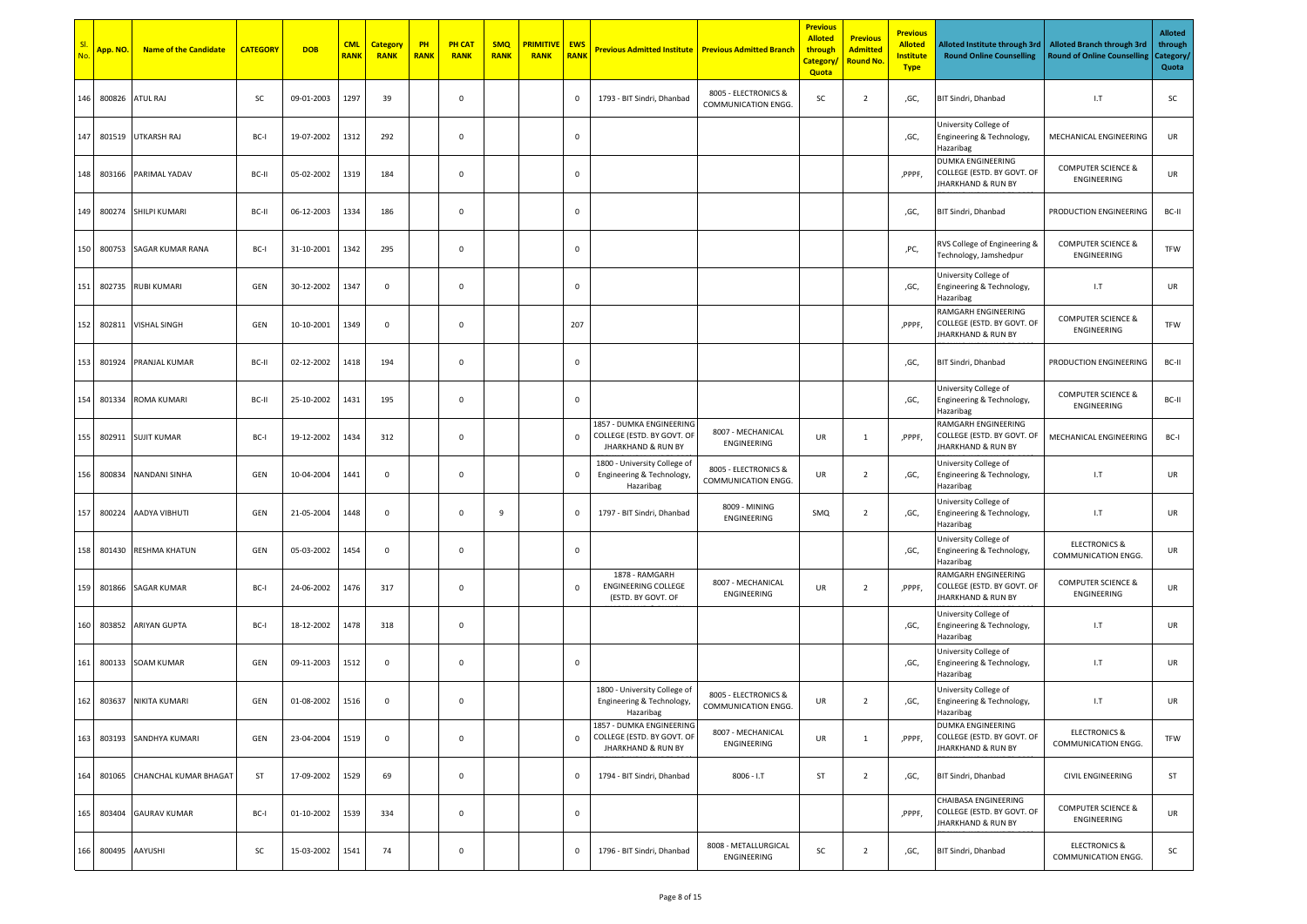| SI.<br>No. | <mark>Арр. NO.</mark> | <b>Name of the Candidate</b> | <b>CATEGORY</b> | <b>DOB</b> | <b>CML</b><br><b>RANK</b> | <b>Category</b><br><b>RANK</b> | PH<br><b>RANK</b> | <b>PH CAT</b><br><b>RANK</b> | <b>SMQ</b><br><b>RANK</b> | <mark>PRIMITIVE</mark><br><b>RANK</b> | <b>EWS</b><br><b>RANK</b> | <b>Previous Admitted Institute Previous Admitted Branch</b>                             |                                             | <b>Previous</b><br><b>Alloted</b><br>through<br>Category,<br>Quota | <b>Previous</b><br><b>Admitted</b><br><mark>Round No.</mark> | <b>Previous</b><br><b>Alloted</b><br><b>Institute</b><br><b>Type</b> | Alloted Institute through 3rd<br><b>Round Online Counselling</b>             | <b>Alloted Branch through 3rd</b><br><b>Round of Online Counselling</b> | <b>Alloted</b><br>through<br>Category/<br>Quota |
|------------|-----------------------|------------------------------|-----------------|------------|---------------------------|--------------------------------|-------------------|------------------------------|---------------------------|---------------------------------------|---------------------------|-----------------------------------------------------------------------------------------|---------------------------------------------|--------------------------------------------------------------------|--------------------------------------------------------------|----------------------------------------------------------------------|------------------------------------------------------------------------------|-------------------------------------------------------------------------|-------------------------------------------------|
| 167        | 800425                | <b>DEEPAK KUMAR</b>          | SC              | 16-08-2001 | 1546                      | 76                             |                   | $\mathbf 0$                  |                           |                                       | $\mathbf 0$               | 1789 - BIT Sindri, Dhanbad                                                              | 8001 - CHEMICAL<br>ENGINEERING              | SC                                                                 | 1                                                            | ,GC,                                                                 | BIT Sindri, Dhanbad                                                          | <b>ELECTRONICS &amp;</b><br>COMMUNICATION ENGG.                         | SC                                              |
| 168        | 800825                | <b>SOUMYA SINGH</b>          | GEN             | 26-10-2003 | 1570                      | 0                              |                   | $\mathbf 0$                  |                           |                                       | 227                       | 1865 - CHAIBASA<br><b>ENGINEERING COLLEGE</b><br>(ESTD. BY GOVT. OF                     | 8003 - COMPUTER SCIENCE<br>& ENGINEERING    | EWS                                                                | 1                                                            | ,PPPF,                                                               | RAMGARH ENGINEERING<br>COLLEGE (ESTD. BY GOVT. OF<br>JHARKHAND & RUN BY      | <b>COMPUTER SCIENCE &amp;</b><br>ENGINEERING                            | TFW                                             |
|            | 169 801618            | AMISHA KUMARI                | SC              | 14-12-2002 | 1580                      | 81                             |                   | $\mathbf 0$                  |                           |                                       | $\mathbf 0$               |                                                                                         |                                             |                                                                    |                                                              | ,GC,                                                                 | University College of<br>Engineering & Technology,<br>Hazaribag              | <b>COMPUTER SCIENCE &amp;</b><br>ENGINEERING                            | SC                                              |
|            | 170 802439            | MILAN KUMAR MADDHESIA        | GEN             | 18-01-2003 | 1585                      | $\mathsf 0$                    |                   | $\mathsf 0$                  |                           |                                       | $\mathbf 0$               |                                                                                         |                                             |                                                                    |                                                              | ,PPPF,                                                               | CHAIBASA ENGINEERING<br>COLLEGE (ESTD. BY GOVT. OF<br>JHARKHAND & RUN BY     | <b>COMPUTER SCIENCE &amp;</b><br>ENGINEERING                            | UR                                              |
| 171        | 803321                | <b>ANKIT KUMAR</b>           | GEN             | 01-01-2003 | 1591                      | 0                              |                   | $\mathbf 0$                  |                           |                                       | $\mathbf 0$               | 1800 - University College of<br>Engineering & Technology,<br>Hazaribag                  | 8005 - ELECTRONICS &<br>COMMUNICATION ENGG. | UR                                                                 | $\overline{2}$                                               | ,GC,                                                                 | University College of<br>Engineering & Technology,<br>Hazaribag              | 1.7                                                                     | UR                                              |
| 172        | 800716                | RAHUL KUMAR SHARMA           | GEN             | 25-05-2003 | 1597                      | 0                              |                   | $\mathbf 0$                  |                           |                                       | 229                       |                                                                                         |                                             |                                                                    |                                                              | ,GC,                                                                 | University College of<br>Engineering & Technology,<br>Hazaribag              | 1.7                                                                     | UR                                              |
|            | 173 800355            | <b>KUNDAN KUMAR</b>          | SC              | 16-04-2002 | 1600                      | 85                             |                   | $\mathbf 0$                  |                           |                                       | $\mathbf 0$               | 1789 - BIT Sindri, Dhanbad                                                              | 8001 - CHEMICAL<br>ENGINEERING              | SC                                                                 | $\overline{2}$                                               | ,GC,                                                                 | BIT Sindri, Dhanbad                                                          | CHEMICAL ENGINEERING                                                    | SC                                              |
| 174        | 800723                | <b>ADEEB SALIM</b>           | GEN             | 14-09-2003 | 1601                      | 0                              |                   | $\mathbf 0$                  |                           |                                       | $\mathbf 0$               | 1800 - University College of<br>Engineering & Technology,<br>Hazaribag                  | 8005 - ELECTRONICS &<br>COMMUNICATION ENGG. | UR                                                                 | $\overline{2}$                                               | ,GC,                                                                 | University College of<br>Engineering & Technology,<br>Hazaribag              | 1.7                                                                     | UR                                              |
| 175        | 800243                | <b>NIRAJ SOREN</b>           | ST              | 12-10-2003 | 1624                      | 85                             |                   | $\mathbf 0$                  |                           |                                       | $\mathbf 0$               | 1797 - BIT Sindri, Dhanbad                                                              | 8009 - MINING<br>ENGINEERING                | ST                                                                 | $\mathbf{1}$                                                 | ,GC,                                                                 | BIT Sindri, Dhanbad                                                          | ELECTRICAL ENGINEERING                                                  | ST                                              |
| 176        | 801026                | AYUSH RAJ                    | SC              | 11-05-2001 | 1625                      | 87                             |                   | $\mathbf 0$                  |                           |                                       | $\mathbf 0$               | 1798 - BIT Sindri, Dhanbad                                                              | 8010 - PRODUCTION<br>ENGINEERING            | SC                                                                 | $\mathbf{1}$                                                 | ,GC,                                                                 | BIT Sindri, Dhanbad                                                          | METALLURGICAL<br>ENGINEERING                                            | SC                                              |
| 177        | 802035                | <b>SHRISTY KUMARI</b>        | BC-II           | 17-04-2003 | 1635                      | 209                            |                   | $\mathbf 0$                  |                           |                                       | $\mathbf 0$               |                                                                                         |                                             |                                                                    |                                                              | ,PC,                                                                 | RVS College of Engineering &<br>Technology, Jamshedpur                       | <b>COMPUTER SCIENCE &amp;</b><br>ENGINEERING                            | UR                                              |
| 178        | 803041                | <b>SURAJ KUMAR</b>           | BC-I            | 05-02-2002 | 1637                      | 356                            |                   | $\mathbf 0$                  |                           |                                       | $\mathbf 0$               |                                                                                         |                                             |                                                                    |                                                              | ,GC,                                                                 | University College of<br>Engineering & Technology,<br>Hazaribag              | 1.7                                                                     | UR                                              |
| 179        | 801907                | PAYAL PRIYA                  | BC-I            | 02-09-2002 | 1639                      | 357                            |                   | $\mathbf 0$                  |                           |                                       | $\mathbf 0$               |                                                                                         |                                             |                                                                    |                                                              | ,GC,                                                                 | University College of<br>Engineering & Technology,<br>Hazaribag              | 1.7                                                                     | UR                                              |
| 180        |                       | 801157 SURAJ KUMAR           | SC              | 05-06-2002 | 1646                      | 90                             |                   | $\mathbf 0$                  |                           |                                       | $\mathbf 0$               | 1798 - BIT Sindri, Dhanbad                                                              | 8010 - PRODUCTION<br>ENGINEERING            | SC                                                                 | $\mathbf{1}$                                                 | ,GC,                                                                 | BIT Sindri, Dhanbad                                                          | CHEMICAL ENGINEERING                                                    | SC                                              |
| 181        | 803560                | SAMYAK ADITYA                | GEN             | 26-02-2002 | 1657                      | 0                              |                   | $\mathbf 0$                  |                           |                                       |                           |                                                                                         |                                             |                                                                    |                                                              | ,GC,                                                                 | University College of<br>Engineering & Technology,<br>Hazaribag              | 1.7                                                                     | UR                                              |
| 182        |                       | 801496 KUMAR MANGALAM        | SC              | 27-06-2002 | 1668                      | 97                             |                   | $\mathbf 0$                  |                           |                                       | $\mathbf 0$               |                                                                                         |                                             |                                                                    |                                                              | ,GC,                                                                 | BIT Sindri, Dhanbad                                                          | PRODUCTION ENGINEERING                                                  | SC                                              |
|            |                       | 183 801487 RAHUL KALINDI     | SC              | 28-12-2003 | 1678                      | 99                             |                   | $\mathbf 0$                  |                           |                                       | $\mathbf 0$               |                                                                                         |                                             |                                                                    |                                                              | ,GC,                                                                 | <b>BIT Sindri, Dhanbad</b>                                                   | PRODUCTION ENGINEERING                                                  | SC                                              |
| 184        | 800540                | ADITI KUMARI GUPTA           | BC-I            | 25-08-2004 | 1688                      | 361                            |                   | $\mathbf 0$                  |                           |                                       | $\mathbf 0$               |                                                                                         |                                             |                                                                    |                                                              | ,GC,                                                                 | University College of<br>Engineering & Technology,<br>Hazaribag              | I.T                                                                     | UR                                              |
| 185        |                       | 800698 MAHIMA GUPTA          | BC-II           | 31-10-2004 | 1689                      | 212                            |                   | $\mathbf 0$                  |                           |                                       | $\mathbf 0$               | 1855 - DUMKA ENGINEERING<br>COLLEGE (ESTD. BY GOVT. OF<br><b>JHARKHAND &amp; RUN BY</b> | 8005 - ELECTRONICS &<br>COMMUNICATION ENGG. | BC_II                                                              | <sup>1</sup>                                                 | ,PPPF,                                                               | <b>DUMKA ENGINEERING</b><br>COLLEGE (ESTD. BY GOVT. OF<br>JHARKHAND & RUN BY | <b>COMPUTER SCIENCE &amp;</b><br>ENGINEERING                            | BC-II                                           |
| 186        |                       | 800447 RAVI RANJAN           | SC              | 26-09-2001 | 1705                      | 106                            |                   | $\mathbf 0$                  |                           |                                       | $\,0\,$                   |                                                                                         |                                             |                                                                    |                                                              | ,GC,                                                                 | BIT Sindri, Dhanbad                                                          | PRODUCTION ENGINEERING                                                  | SC                                              |
|            |                       | 187 803732 DISHA TIRKEY      | ST              | 01-12-2002 | 1718                      | 103                            |                   | $\mathsf 0$                  |                           |                                       |                           |                                                                                         |                                             |                                                                    |                                                              | ,GC,                                                                 | BIT Sindri, Dhanbad                                                          | MECHANICAL ENGINEERING                                                  | <b>ST</b>                                       |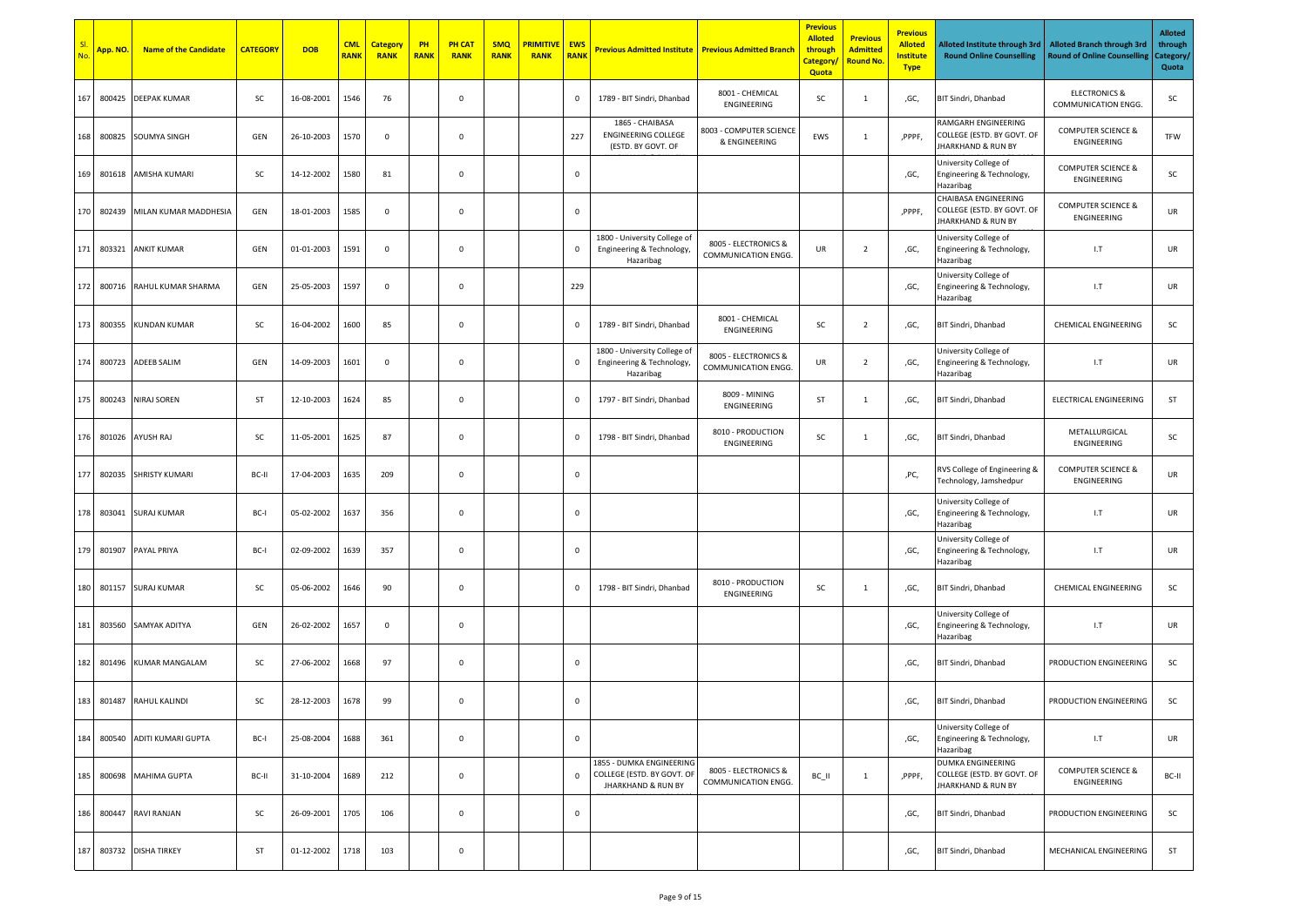| No. | <mark>Арр. NO.</mark> | <b>Name of the Candidate</b> | <b>CATEGORY</b> | <b>DOB</b> | <b>CML</b><br><b>RANK</b> | <b>Category</b><br><b>RANK</b> | PH<br><b>RANK</b> | <b>PH CAT</b><br><b>RANK</b> | <b>SMQ</b><br><b>RANK</b> | <b>PRIMITIVE</b><br><b>RANK</b> | <b>EWS</b><br><b>RANK</b> | <b>Previous Admitted Institute   Previous Admitted Branch</b>                           |                                             | <b>Previous</b><br><b>Alloted</b><br>through<br>Category/<br>Quota | <b>Previous</b><br><b>Admitted</b><br><b>Round No.</b> | <b>Previous</b><br><b>Alloted</b><br><b>Institute</b><br><b>Type</b> | Alloted Institute through 3rd<br><b>Round Online Counselling</b>                   | <b>Alloted Branch through 3rd</b><br><b>Round of Online Counselling</b> | <b>Alloted</b><br>through<br>Category/<br>Quota |
|-----|-----------------------|------------------------------|-----------------|------------|---------------------------|--------------------------------|-------------------|------------------------------|---------------------------|---------------------------------|---------------------------|-----------------------------------------------------------------------------------------|---------------------------------------------|--------------------------------------------------------------------|--------------------------------------------------------|----------------------------------------------------------------------|------------------------------------------------------------------------------------|-------------------------------------------------------------------------|-------------------------------------------------|
| 188 | 803601                | <b>SHLOK KUMAR</b>           | GEN             | 21-06-2003 | 1719                      | $\mathbf 0$                    |                   | 0                            |                           |                                 |                           |                                                                                         |                                             |                                                                    |                                                        | ,GC,                                                                 | University College of<br>Engineering & Technology,<br>Hazaribag                    | <b>ELECTRONICS &amp;</b><br><b>COMMUNICATION ENGG.</b>                  | UR                                              |
|     | 189 802795            | MD PARWEZ ALAM               | GEN             | 27-02-2003 | 1720                      | $\mathbf 0$                    |                   | 0                            |                           |                                 | $\mathbf 0$               | 1799 - University College of<br>Engineering & Technology,<br>Hazaribag                  | 8007 - MECHANICAL<br>ENGINEERING            | TFW                                                                | $\overline{2}$                                         | ,GC,                                                                 | University College of<br>Engineering & Technology,<br>Hazaribag                    | 1.7                                                                     | UR                                              |
|     | 190 801985            | PREETI                       | BC-             | 24-06-2003 | 1736                      | 367                            |                   | 0                            |                           |                                 | $\mathbf 0$               | 1877 - RAMGARH<br><b>ENGINEERING COLLEGE</b><br>(ESTD. BY GOVT. OF                      | 8005 - ELECTRONICS &<br>COMMUNICATION ENGG. | UR                                                                 | $\overline{2}$                                         | ,PPPF,                                                               | RAMGARH ENGINEERING<br>COLLEGE (ESTD. BY GOVT. OF<br><b>JHARKHAND &amp; RUN BY</b> | <b>COMPUTER SCIENCE &amp;</b><br>ENGINEERING                            | UR                                              |
| 191 | 802472                | <b>SUBRATO MONDAL</b>        | BC-I            | 28-10-2002 | 1749                      | 370                            |                   | 0                            |                           |                                 | $\mathbf 0$               | 1858 - DUMKA ENGINEERING<br>COLLEGE (ESTD. BY GOVT. OF<br><b>JHARKHAND &amp; RUN BY</b> | 8004 - ELECTRICAL<br>ENGINEERING            | TFW                                                                | 1                                                      | ,PPPF,                                                               | RAMGARH ENGINEERING<br>COLLEGE (ESTD. BY GOVT. OF<br>JHARKHAND & RUN BY            | ELECTRICAL ENGINEERING                                                  | BC-I                                            |
| 192 | 800601                | <b>KIRAN KUMARI</b>          | BC-II           | 03-11-2004 | 1763                      | 217                            |                   | 0                            |                           |                                 | $\mathbf 0$               | 1856 - DUMKA ENGINEERING<br>COLLEGE (ESTD. BY GOVT. OF<br><b>JHARKHAND &amp; RUN BY</b> | 8002 - CIVIL ENGINEERING                    | UR                                                                 | 1                                                      | ,PPPF,                                                               | DUMKA ENGINEERING<br>COLLEGE (ESTD. BY GOVT. OF<br>JHARKHAND & RUN BY              | <b>COMPUTER SCIENCE &amp;</b><br>ENGINEERING                            | BC-II                                           |
| 193 | 800304                | ABDUL HUMMAM                 | GEN             | 27-05-2000 | 1786                      | $\mathbf 0$                    |                   | 0                            |                           |                                 | $\mathbf 0$               |                                                                                         |                                             |                                                                    |                                                        | ,GC,                                                                 | University College of<br>Engineering & Technology,<br>Hazaribag                    | 1.7                                                                     | UR                                              |
| 194 |                       | 801522 ROHIT KUMAR           | SC              | 02-03-2003 | 1803                      | 121                            |                   | $\mathsf 0$                  |                           |                                 | $\mathbf 0$               | 1800 - University College of<br>Engineering & Technology,<br>Hazaribag                  | 8005 - ELECTRONICS &<br>COMMUNICATION ENGG. | SC                                                                 | 1                                                      | ,GC,                                                                 | University College of<br>Engineering & Technology,<br>Hazaribag                    | 1.7                                                                     | UR                                              |
| 195 | 802019                | ALOK KUMAR SAW               | GEN             | 05-01-2003 | 1807                      | $\mathbf 0$                    |                   | $\mathsf 0$                  |                           |                                 | $\mathbf 0$               | 1877 - RAMGARH<br><b>ENGINEERING COLLEGE</b><br>(ESTD. BY GOVT. OF                      | 8005 - ELECTRONICS &<br>COMMUNICATION ENGG. | TFW                                                                | $\overline{2}$                                         | ,PPPF,                                                               | RAMGARH ENGINEERING<br>COLLEGE (ESTD. BY GOVT. OF<br>JHARKHAND & RUN BY            | <b>COMPUTER SCIENCE &amp;</b><br>ENGINEERING                            | UR                                              |
| 196 | 801599                | <b>RITIK GUPTA</b>           | GEN             | 12-11-2001 | 1819                      | $\mathsf 0$                    |                   | $\mathsf 0$                  |                           |                                 | 251                       |                                                                                         |                                             |                                                                    |                                                        | ,PC,                                                                 | C.I.T, Tatisilwai, Ranchi                                                          | <b>CIVIL ENGINEERING</b>                                                | TFW                                             |
| 197 | 802209                | PRIYANKA KUMARI VERMA        | BC-II           | 01-04-2003 | 1838                      | 221                            |                   | 0                            |                           |                                 | $\mathbf 0$               |                                                                                         |                                             |                                                                    |                                                        | ,PPPF,                                                               | RAMGARH ENGINEERING<br>COLLEGE (ESTD. BY GOVT. OF<br>JHARKHAND & RUN BY            | <b>COMPUTER SCIENCE &amp;</b><br>ENGINEERING                            | UR                                              |
| 198 | 802335                | DINESH KUMAR MAHTO           | BC-I            | 28-09-2002 | 1847                      | 379                            |                   | 0                            |                           |                                 | $\mathbf 0$               | 1800 - University College of<br>Engineering & Technology,<br>Hazaribag                  | 8005 - ELECTRONICS &<br>COMMUNICATION ENGG. | $BC_$                                                              | $\overline{2}$                                         | ,GC,                                                                 | University College of<br>Engineering & Technology,<br>Hazaribag                    | 1.7                                                                     | BC-I                                            |
| 199 | 800286                | <b>ARCHANA SINGH</b>         | GEN             | 11-11-2002 | 1856                      | $\mathbf 0$                    |                   | 0                            |                           |                                 | $\mathbf 0$               |                                                                                         |                                             |                                                                    |                                                        | ,GC,                                                                 | Jniversity College of<br>Engineering & Technology,<br>Hazaribag                    | <b>ELECTRONICS &amp;</b><br>COMMUNICATION ENGG.                         | UR                                              |
| 200 |                       | 800829 RUCHI MINZ            | <b>ST</b>       | 30-09-2001 | 1870                      | 157                            |                   | 0                            |                           |                                 | $\mathbf 0$               |                                                                                         |                                             |                                                                    |                                                        | ,GC,                                                                 | BIT Sindri, Dhanbad                                                                | <b>COMPUTER SCIENCE &amp;</b><br>ENGINEERING                            | ST                                              |
| 201 |                       | 803438 MD ASIF IQBAL         | BC-II           | 28-10-2002 | 1876                      | 224                            |                   | $\mathsf 0$                  |                           |                                 | $\mathbf 0$               | 1874 - RAMGARH<br><b>ENGINEERING COLLEGE</b><br>(ESTD. BY GOVT. OF                      | 8002 - CIVIL ENGINEERING                    | UR                                                                 | $\overline{2}$                                         | ,PPPF,                                                               | RAMGARH ENGINEERING<br>COLLEGE (ESTD. BY GOVT. OF<br>JHARKHAND & RUN BY            | <b>COMPUTER SCIENCE &amp;</b><br>ENGINEERING                            | UR                                              |
| 202 | 802818                | DEEPAK KUMAR MARANDI         | <b>ST</b>       | 08-08-2003 | 1886                      | 163                            |                   | 0                            |                           |                                 | $\mathbf 0$               | 1795 - BIT Sindri, Dhanbad                                                              | 8007 - MECHANICAL<br>ENGINEERING            | ST                                                                 | $\overline{2}$                                         | ,GC,                                                                 | BIT Sindri, Dhanbad                                                                | 1.7                                                                     | ST                                              |
| 203 |                       | 803330 DAULAT MAHTO          | GEN             | 14-03-2003 | 1920                      | $\mathbf 0$                    |                   | 0                            |                           |                                 |                           |                                                                                         |                                             |                                                                    |                                                        | ,PPPF,                                                               | RAMGARH ENGINEERING<br>COLLEGE (ESTD. BY GOVT. OF<br>JHARKHAND & RUN BY            | <b>COMPUTER SCIENCE &amp;</b><br>ENGINEERING                            | UR                                              |
|     |                       | 204 801187 MD ARIF ANSARI    | BC-I            | 02-08-2004 | 1945                      | 389                            |                   | 0                            |                           |                                 | $\mathbf 0$               |                                                                                         |                                             |                                                                    |                                                        | ,PPPF,                                                               | CHAIBASA ENGINEERING<br>COLLEGE (ESTD. BY GOVT. OF<br>JHARKHAND & RUN BY           | <b>COMPUTER SCIENCE &amp;</b><br>ENGINEERING                            | UR                                              |
| 205 | 800105                | AVINASH KUMAR YADAV          | GEN             | 18-12-2001 | 1954                      | $\mathsf 0$                    |                   | $\mathsf 0$                  | 16                        |                                 | $\mathbf 0$               | 1796 - BIT Sindri, Dhanbad                                                              | 8008 - METALLURGICAL<br>ENGINEERING         | SMQ                                                                | $\overline{2}$                                         | ,GC,                                                                 | BIT Sindri, Dhanbad                                                                | MECHANICAL ENGINEERING                                                  | SMQ                                             |
| 206 | 800097                | <b>MANISH SOREN</b>          | <b>ST</b>       | 24-07-2002 | 1955                      | 194                            |                   | $\mathsf 0$                  |                           |                                 | $\,0\,$                   |                                                                                         |                                             |                                                                    |                                                        | ,GC,                                                                 | BIT Sindri, Dhanbad                                                                | MECHANICAL ENGINEERING                                                  | ST                                              |
| 207 | 803097                | <b>SUSHMITA MARANDI</b>      | <b>ST</b>       | 01-01-2005 | 1959                      | 195                            |                   | $\mathsf 0$                  |                           |                                 | $\mathbf 0$               | 1796 - BIT Sindri, Dhanbad                                                              | 8008 - METALLURGICAL<br>ENGINEERING         | ST                                                                 | $\overline{2}$                                         | ,GC,                                                                 | BIT Sindri, Dhanbad                                                                | 1.7                                                                     | ST                                              |
| 208 | 800220                | <b>ANKIT NARAYAN</b>         | GEN             | 08-09-2001 | 1962                      | 0                              |                   | 0                            |                           |                                 | $\mathbf 0$               |                                                                                         |                                             |                                                                    |                                                        | ,PPPP,                                                               | CHAIBASA ENGINEERING<br>COLLEGE (ESTD. BY GOVT. OF<br>JHARKHAND & RUN BY           | <b>COMPUTER SCIENCE &amp;</b><br>ENGINEERING                            | UR                                              |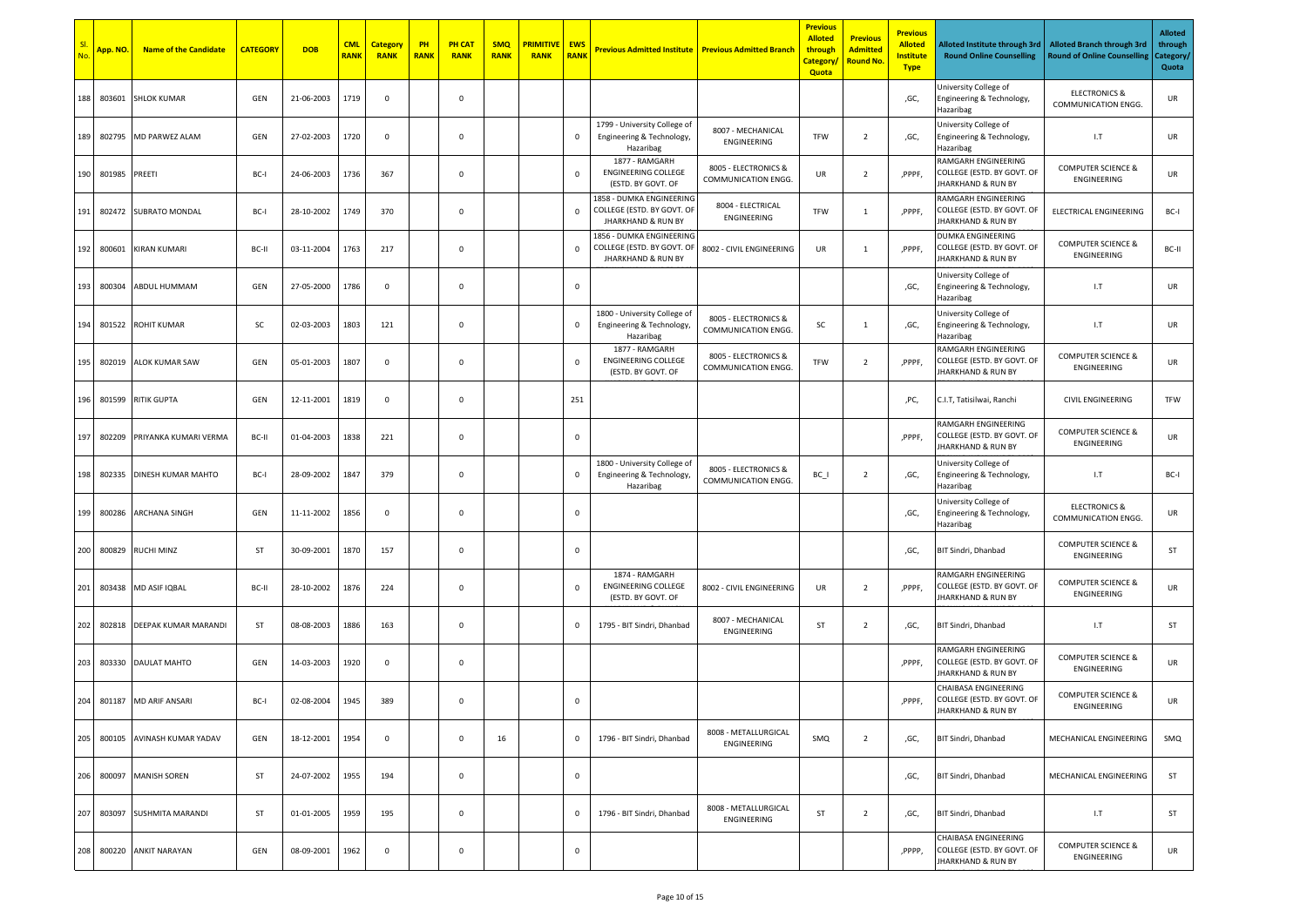|     | App. NO.   | <b>Name of the Candidate</b> | <b>CATEGORY</b> | <b>DOB</b> | <b>CML</b><br><b>RANK</b> | <b>Category</b><br><b>RANK</b> | PH<br><b>RANK</b> | <b>PH CAT</b><br><b>RANK</b> | <b>SMQ</b><br><b>RANK</b> | <b>PRIMITIVE</b><br><b>RANK</b> | <b>EWS</b><br><b>RANK</b> | <b>Previous Admitted Institute   Previous Admitted Branch</b>          |                                             | <b>Previous</b><br><b>Alloted</b><br>through<br>Category/<br><b>Quota</b> | <b>Previous</b><br><b>Admitted</b><br><b>Round No.</b> | <b>Previous</b><br><b>Alloted</b><br><b>Institute</b><br><b>Type</b> | Alloted Institute through 3rd<br><b>Round Online Counselling</b>                 | <b>Alloted Branch through 3rd</b><br><b>Round of Online Counselling</b> | <b>Alloted</b><br>through<br>Category/<br>Quota |
|-----|------------|------------------------------|-----------------|------------|---------------------------|--------------------------------|-------------------|------------------------------|---------------------------|---------------------------------|---------------------------|------------------------------------------------------------------------|---------------------------------------------|---------------------------------------------------------------------------|--------------------------------------------------------|----------------------------------------------------------------------|----------------------------------------------------------------------------------|-------------------------------------------------------------------------|-------------------------------------------------|
| 209 | 800951     | <b>SUNIDHI KUMARI</b>        | SC              | 02-09-2001 | 1964                      | 140                            |                   | $\mathbf 0$                  |                           |                                 | $\mathbf 0$               |                                                                        |                                             |                                                                           |                                                        | ,GC,                                                                 | University College of<br>Engineering & Technology,<br>Hazaribag                  | 1.7                                                                     | SC                                              |
|     | 210 800711 | <b>ANKIT ORAON</b>           | ST              | 15-08-2003 | 1972                      | 197                            |                   | $\mathbf 0$                  |                           |                                 | $\mathbf 0$               | 1796 - BIT Sindri, Dhanbad                                             | 8008 - METALLURGICAL<br>ENGINEERING         | ST                                                                        | $\overline{2}$                                         | ,GC,                                                                 | BIT Sindri, Dhanbad                                                              | MECHANICAL ENGINEERING                                                  | ST                                              |
| 211 | 801145     | JENNY KERKETTA               | ST              | 24-04-2003 | 1974                      | 199                            |                   | $\mathbf 0$                  |                           |                                 | $\mathbf 0$               | 1796 - BIT Sindri, Dhanbad                                             | 8008 - METALLURGICAL<br>ENGINEERING         | ST                                                                        | $\overline{2}$                                         | ,GC,                                                                 | BIT Sindri, Dhanbad                                                              | <b>ELECTRONICS &amp;</b><br>COMMUNICATION ENGG.                         | ST                                              |
| 212 | 802933     | <b>VIPUL RAJ</b>             | SC              | 30-09-1999 | 1976                      | 142                            |                   | $\mathbf 0$                  |                           |                                 | $\mathbf 0$               |                                                                        |                                             |                                                                           |                                                        | ,PC,                                                                 | B.A. College of Engineering &<br>Technology, Jamshedpur                          | <b>COMPUTER SCIENCE &amp;</b><br>ENGINEERING                            | UR                                              |
| 213 | 801738     | <b>HEMANT KUMAR</b>          | <b>SC</b>       | 03-07-2002 | 1986                      | 145                            |                   | $\mathbf 0$                  |                           |                                 | $\mathbf 0$               | 1799 - University College of<br>Engineering & Technology,<br>Hazaribag | 8007 - MECHANICAL<br>ENGINEERING            | UR                                                                        | $\overline{2}$                                         | ,GC,                                                                 | University College of<br>Engineering & Technology,<br>Hazaribag                  | 1.7                                                                     | SC                                              |
| 214 | 803546     | <b>JHUMA MAHATO</b>          | BC-II           | 26-06-2002 | 1987                      | 231                            |                   | $\mathbf 0$                  |                           |                                 |                           | 1800 - University College of<br>Engineering & Technology,<br>Hazaribag | 8005 - ELECTRONICS &<br>COMMUNICATION ENGG. | BC_II                                                                     | $\overline{2}$                                         | ,GC,                                                                 | University College of<br>Engineering & Technology,<br>Hazaribag                  | 1.7                                                                     | BC-II                                           |
| 215 | 801394     | AYUSH GEORGE SINGH           | ST              | 26-12-2002 | 1992                      | 203                            |                   | $\mathbf 0$                  |                           |                                 | $\mathbf 0$               |                                                                        |                                             |                                                                           |                                                        | ,GC,                                                                 | BIT Sindri, Dhanbad                                                              | METALLURGICAL<br>ENGINEERING                                            | ST                                              |
| 216 | 801813     | <b>AMIT KUMAR</b>            | GEN             | 27-09-2003 | 2003                      | $\mathbf 0$                    |                   | $\mathbf 0$                  |                           |                                 | 262                       |                                                                        |                                             |                                                                           |                                                        | ,PC,                                                                 | <b>Gurugovind Singh Educational</b><br>Society Technical Campus,<br>Bokaro       | <b>COMPUTER SCIENCE &amp;</b><br>ENGINEERING                            | TFW                                             |
| 217 | 803543     | NIYAZ ANSARI                 | BC-I            | 16-10-2003 | 2011                      | 395                            |                   | $\mathbf 0$                  |                           |                                 |                           |                                                                        |                                             |                                                                           |                                                        | ,PPPF,                                                               | DUMKA ENGINEERING<br>COLLEGE (ESTD. BY GOVT. OF<br><b>JHARKHAND &amp; RUN BY</b> | MECHANICAL ENGINEERING                                                  | TFW                                             |
| 218 | 800888     | <b>MANOJ HEMBROM</b>         | ST              | 11-10-2001 | 2016                      | 215                            |                   | 0                            |                           |                                 |                           |                                                                        |                                             |                                                                           |                                                        | ,GC,                                                                 | BIT Sindri, Dhanbad                                                              | <b>CHEMICAL ENGINEERING</b>                                             | ST                                              |
| 219 | 800638     | <b>SURAJ MANDAL</b>          | BC-I            | 24-09-2003 | 2021                      | 396                            |                   | $\mathbf 0$                  |                           |                                 | $\mathbf 0$               |                                                                        |                                             |                                                                           |                                                        | ,GC,                                                                 | University College of<br>Engineering & Technology,<br>Hazaribag                  | <b>ELECTRONICS &amp;</b><br>COMMUNICATION ENGG.                         | TFW                                             |
| 220 | 802319     | <b>ANKIT HEMROM</b>          | <b>ST</b>       | 24-10-2002 | 2024                      | 218                            |                   | $\mathbf 0$                  |                           |                                 | $\mathbf 0$               | 1796 - BIT Sindri, Dhanbad                                             | 8008 - METALLURGICAL<br>ENGINEERING         | ST                                                                        | $\overline{2}$                                         | ,GC,                                                                 | BIT Sindri, Dhanbad                                                              | MINING ENGINEERING                                                      | ST                                              |
| 221 | 803253     | PREM KUMAR                   | SC              | 30-11-2000 | 2029                      | 149                            |                   | $\mathbf 0$                  |                           |                                 | $\mathbf 0$               | 1819 - RTC Institute of<br>Technology, Ranchi                          | 8003 - COMPUTER SCIENCE<br>& ENGINEERING    | UR                                                                        | $\overline{2}$                                         | ,GC,                                                                 | University College of<br>Engineering & Technology,<br>Hazaribag                  | 1.7                                                                     | SC                                              |
| 222 | 800488     | DEVOTTAM KUMAR               | BC-I            | 10-12-2003 | 2033                      | 397                            |                   | $\mathbf 0$                  |                           |                                 | $\mathbf 0$               |                                                                        |                                             |                                                                           |                                                        | ,GC,                                                                 | University College of<br>Engineering & Technology,<br>Hazaribag                  | <b>ELECTRONICS &amp;</b><br>COMMUNICATION ENGG.                         | UR                                              |
| 223 |            | 803788 SAMAR SATYAM          | GEN             | 02-09-2004 | 2039                      | $\mathbf 0$                    |                   | $\mathbf 0$                  |                           |                                 |                           |                                                                        |                                             |                                                                           |                                                        | ,GC,                                                                 | University College of<br>Engineering & Technology,<br>Hazaribag                  | <b>ELECTRONICS &amp;</b><br>COMMUNICATION ENGG.                         | UR                                              |
| 224 | 803804     | <b>NITU RANI</b>             | GEN             | 15-07-2003 | 2042                      | $\mathbf 0$                    |                   | 0                            |                           |                                 |                           |                                                                        |                                             |                                                                           |                                                        | ,PC,                                                                 | K.K. College of Engineering &<br>Management, Dhanbad                             | ELECTRICAL ENGINEERING                                                  | UR                                              |
| 225 |            | 800452 SONI KUMARI           | GEN             | 22-07-2003 | 2047                      | $\mathbf 0$                    |                   | $\mathbf 0$                  |                           |                                 | $\mathbf 0$               |                                                                        |                                             |                                                                           |                                                        | ,GC,                                                                 | University College of<br>Engineering & Technology,<br>Hazaribag                  | <b>ELECTRONICS &amp;</b><br>COMMUNICATION ENGG.                         | UR                                              |
| 226 |            | 800916 SANJEEV KUMAR MAHTO   | GEN             | 31-12-2001 | 2055                      | $\mathbf 0$                    |                   | $\mathbf 0$                  |                           |                                 | $\mathbf 0$               |                                                                        |                                             |                                                                           |                                                        | ,GC,                                                                 | University College of<br>Engineering & Technology,<br>Hazaribag                  | <b>ELECTRONICS &amp;</b><br>COMMUNICATION ENGG.                         | UR                                              |
| 227 | 802721     | ROUNAK KUMAR MANJHI          | GEN             | 18-10-2003 | 2060                      | $\mathbf 0$                    |                   | $\mathbf 0$                  |                           |                                 | $\mathbf 0$               |                                                                        |                                             |                                                                           |                                                        | ,PC,                                                                 | C.I.T, Tatisilwai, Ranchi                                                        | MECHANICAL ENGINEERING                                                  | UR                                              |
| 228 | 803359     | <b>ARSHI NARIN</b>           | BC-I            | 28-12-2003 | 2072                      | 401                            |                   | $\mathbf 0$                  |                           |                                 | $\mathbf 0$               |                                                                        |                                             |                                                                           |                                                        | ,GC,                                                                 | University College of<br>Engineering & Technology,<br>Hazaribag                  | $L$ T                                                                   | BC-I                                            |
| 229 | 802545     | PRINCE KUMAR                 | SC              | 10-03-2001 | 2073                      | 159                            |                   | $\mathbf 0$                  |                           |                                 | $\mathbf 0$               |                                                                        |                                             |                                                                           |                                                        | ,GC,                                                                 | University College of<br>Engineering & Technology,<br>Hazaribag                  | <b>ELECTRONICS &amp;</b><br>COMMUNICATION ENGG.                         | UR                                              |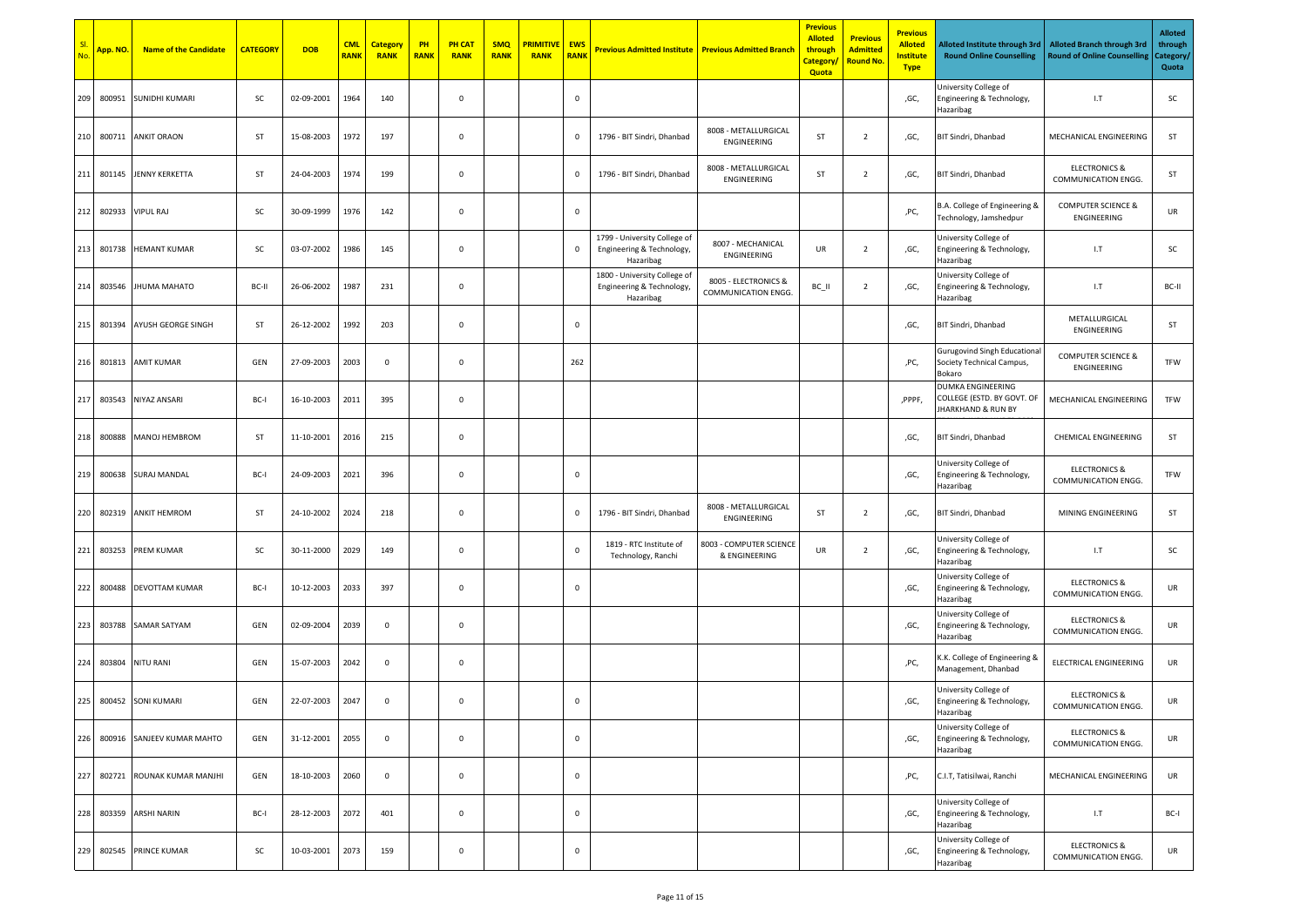|     | App. NO. | <b>Name of the Candidate</b> | <b>CATEGORY</b> | <b>DOB</b> | <b>CML</b><br><b>RANK</b> | <b>Category</b><br><b>RANK</b> | PH<br><b>RANK</b> | <b>PH CAT</b><br><b>RANK</b> | <b>SMQ</b><br><b>RANK</b> | <mark>PRIMITIVI</mark><br><b>RANK</b> | <b>EWS</b><br><b>RANK</b> | <b>Previous Admitted Institute   Previous Admitted Branch</b>          |                                             | <b>Previous</b><br><b>Alloted</b><br>through<br><b>Category</b><br>Quota | <b>Previous</b><br><b>Admitted</b><br><mark>Round No.</mark> | <b>Previous</b><br><b>Alloted</b><br><u>Institute</u><br><b>Type</b> | Alloted Institute through 3rd<br><b>Round Online Counselling</b>         | <b>Alloted Branch through 3rd</b><br><b>Round of Online Counselling</b> | <b>Alloted</b><br>through<br>Category/<br>Quota |
|-----|----------|------------------------------|-----------------|------------|---------------------------|--------------------------------|-------------------|------------------------------|---------------------------|---------------------------------------|---------------------------|------------------------------------------------------------------------|---------------------------------------------|--------------------------------------------------------------------------|--------------------------------------------------------------|----------------------------------------------------------------------|--------------------------------------------------------------------------|-------------------------------------------------------------------------|-------------------------------------------------|
| 230 | 800185   | <b>SHREYASH TIRKEY</b>       | <b>ST</b>       | 20-11-2001 | 2098                      | 243                            |                   | 0                            |                           |                                       | $\mathbf 0$               |                                                                        |                                             |                                                                          |                                                              | ,GC,                                                                 | BIT Sindri, Dhanbad                                                      | CHEMICAL ENGINEERING                                                    | ST                                              |
| 231 | 800627   | AMARDEEP RANA                | BC-I            | 29-05-2003 | 2101                      | 404                            |                   | 0                            |                           |                                       | $\mathbf 0$               |                                                                        |                                             |                                                                          |                                                              | ,GC,                                                                 | University College of<br>Engineering & Technology,<br>Hazaribag          | 1.7                                                                     | BC-I                                            |
| 232 | 801685   | ALISHA HANSDAH               | ST              | 10-04-2001 | 2110                      | 247                            |                   | 0                            |                           |                                       | $\mathbf 0$               | 1789 - BIT Sindri, Dhanbad                                             | 8001 - CHEMICAL<br>ENGINEERING              | ST                                                                       | $\overline{2}$                                               | ,GC,                                                                 | BIT Sindri, Dhanbad                                                      | METALLURGICAL<br>ENGINEERING                                            | ST                                              |
| 233 | 800476   | KHUSHBOO KUMARI              | ST              | 17-02-2004 | 2113                      | 249                            |                   | 0                            |                           |                                       | $\mathbf 0$               |                                                                        |                                             |                                                                          |                                                              | ,PC,                                                                 | C.I.T, Tatisilwai, Ranchi                                                | <b>CIVIL ENGINEERING</b>                                                | UR                                              |
| 234 | 803594   | VISHAL KUMAR                 | GEN             | 23-05-2003 | 2134                      | $\mathbf 0$                    |                   | 0                            |                           |                                       |                           | 1799 - University College of<br>Engineering & Technology,<br>Hazaribag | 8007 - MECHANICAL<br>ENGINEERING            | UR                                                                       | $\overline{2}$                                               | ,GC,                                                                 | University College of<br>Engineering & Technology,<br>Hazaribag          | MECHANICAL ENGINEERING                                                  | TFW                                             |
| 235 | 802674   | ROHIT KUMAR TOPPO            | <b>ST</b>       | 06-07-2001 | 2135                      | 254                            |                   | 0                            |                           |                                       | $\overline{0}$            | 1798 - BIT Sindri, Dhanbad                                             | 8010 - PRODUCTION<br>ENGINEERING            | ST                                                                       | $\overline{2}$                                               | ,GC,                                                                 | BIT Sindri, Dhanbad                                                      | METALLURGICAL<br>ENGINEERING                                            | ST                                              |
| 236 | 803642   | SURAJ KUMAR HEMBRAM          | ST              | 06-11-2001 | 2143                      | 258                            |                   | 0                            |                           |                                       |                           | 1798 - BIT Sindri, Dhanbad                                             | 8010 - PRODUCTION<br>ENGINEERING            | ST                                                                       | $\overline{2}$                                               | ,GC,                                                                 | BIT Sindri, Dhanbad                                                      | METALLURGICAL<br>ENGINEERING                                            | ST                                              |
| 237 | 801510   | NEERAJ MURMU                 | ST              | 28-06-2003 | 2144                      | 259                            |                   | $\mathsf 0$                  |                           |                                       | $\mathbf 0$               | 1789 - BIT Sindri, Dhanbad                                             | 8001 - CHEMICAL<br>ENGINEERING              | ST                                                                       | $\overline{2}$                                               | ,GC,                                                                 | BIT Sindri, Dhanbad                                                      | METALLURGICAL<br>ENGINEERING                                            | ST                                              |
| 238 | 802672   | <b>BIJENDRA PRATAP SINGH</b> | GEN             | 19-01-2002 | 2154                      | $\mathsf 0$                    |                   | $\mathsf 0$                  |                           |                                       | 266                       |                                                                        |                                             |                                                                          |                                                              | ,GC,                                                                 | University College of<br>Engineering & Technology,<br>Hazaribag          | 1.7                                                                     | EWS                                             |
| 239 | 800719   | <b>DILIP KUMAR</b>           | GEN             | 27-12-2000 | 2157                      | $\mathbf 0$                    |                   | $\mathsf 0$                  |                           |                                       | 268                       |                                                                        |                                             |                                                                          |                                                              | ,GC,                                                                 | University College of<br>Engineering & Technology,<br>Hazaribag          | <b>ELECTRONICS &amp;</b><br>COMMUNICATION ENGG.                         | UR                                              |
| 240 | 801979   | <b>NEHA SOREN</b>            | <b>ST</b>       | 24-06-2002 | 2160                      | 265                            |                   | 0                            |                           |                                       | $\mathbf 0$               | 1789 - BIT Sindri, Dhanbad                                             | 8001 - CHEMICAL<br>ENGINEERING              | ST                                                                       | $\overline{2}$                                               | ,GC,                                                                 | BIT Sindri, Dhanbad                                                      | METALLURGICAL<br>ENGINEERING                                            | ST                                              |
| 241 | 800366   | <b>MAMTA KUMARI</b>          | BC-II           | 27-11-2003 | 2170                      | 239                            |                   | 0                            |                           |                                       | $\mathbf 0$               |                                                                        |                                             |                                                                          |                                                              | ,GC,                                                                 | University College of<br>Engineering & Technology,<br>Hazaribag          | 1.7                                                                     | BC-II                                           |
| 242 | 801785   | PRACHI                       | GEN             | 15-12-2003 | 2173                      | $\mathbf 0$                    |                   | 0                            |                           |                                       |                           |                                                                        |                                             |                                                                          |                                                              | ,GC,                                                                 | University College of<br>Engineering & Technology,<br>Hazaribag          | <b>ELECTRONICS &amp;</b><br>COMMUNICATION ENGG.                         | UR                                              |
| 243 | 802678   | <b>MAYANK KUMAR</b>          | SC              | 15-08-2002 | 2180                      | 181                            |                   | $\mathsf 0$                  |                           |                                       | $\mathbf 0$               |                                                                        |                                             |                                                                          |                                                              | ,PPPF,                                                               | CHAIBASA ENGINEERING<br>COLLEGE (ESTD. BY GOVT. OF<br>JHARKHAND & RUN BY | <b>CIVIL ENGINEERING</b>                                                | UR                                              |
| 244 | 802315   | RAHUL ORAON                  | ST              | 11-09-2002 | 2182                      | 271                            |                   | 0                            |                           |                                       | $\mathbf 0$               | 1798 - BIT Sindri, Dhanbad                                             | 8010 - PRODUCTION<br>ENGINEERING            | ST                                                                       | $\overline{2}$                                               | ,GC,                                                                 | BIT Sindri, Dhanbad                                                      | PRODUCTION ENGINEERING                                                  | ST                                              |
| 245 | 802729   | SAMEER MURMU                 | <b>ST</b>       | 07-03-2003 | 2191                      | 279                            |                   | 0                            |                           |                                       | $\mathbf 0$               | 1798 - BIT Sindri, Dhanbad                                             | 8010 - PRODUCTION<br>ENGINEERING            | ST                                                                       | $\overline{2}$                                               | ,GC,                                                                 | <b>BIT Sindri, Dhanbad</b>                                               | CHEMICAL ENGINEERING                                                    | ST                                              |
|     |          | 246 802149 AVINASH PURTY     | ST              | 03-11-2002 | 2197                      | 282                            |                   | 0                            |                           |                                       | $\mathbf 0$               | 1798 - BIT Sindri, Dhanbad                                             | 8010 - PRODUCTION<br>ENGINEERING            | ST                                                                       | $\overline{2}$                                               | ,GC,                                                                 | BIT Sindri, Dhanbad                                                      | <b>CHEMICAL ENGINEERING</b>                                             | ST                                              |
| 247 | 803783   | <b>ASHA KHALKHO</b>          | ST              | 14-11-2003 | 2198                      | 283                            |                   | $\mathsf{O}\xspace$          |                           |                                       |                           |                                                                        |                                             |                                                                          |                                                              | ,GC,                                                                 | University College of<br>Engineering & Technology,<br>Hazaribag          | <b>COMPUTER SCIENCE &amp;</b><br>ENGINEERING                            | ST                                              |
| 248 | 800240   | AVINASH MARANDI              | ST              | 02-08-2002 | 2214                      | 289                            |                   | $\mathsf 0$                  |                           |                                       | $\mathbf 0$               |                                                                        |                                             |                                                                          |                                                              | ,GC,                                                                 | BIT Sindri, Dhanbad                                                      | <b>CHEMICAL ENGINEERING</b>                                             | <b>ST</b>                                       |
| 249 | 801023   | <b>RAHUL RAJAK</b>           | SC              | 08-04-2004 | 2216                      | 187                            |                   | $\mathsf 0$                  |                           |                                       | $\mathbf 0$               | 1800 - University College of<br>Engineering & Technology,<br>Hazaribag | 8005 - ELECTRONICS &<br>COMMUNICATION ENGG. | SC                                                                       | $\overline{2}$                                               | ,GC,                                                                 | University College of<br>Engineering & Technology,<br>Hazaribag          | <b>ELECTRONICS &amp;</b><br>COMMUNICATION ENGG.                         | UR                                              |
| 250 | 803753   | <b>ANJALI PASWAN</b>         | SC              | 16-10-2002 | 2220                      | 188                            |                   | $\mathsf 0$                  |                           |                                       |                           |                                                                        |                                             |                                                                          |                                                              | ,GC,                                                                 | University College of<br>Engineering & Technology,<br>Hazaribag          | <b>ELECTRONICS &amp;</b><br>COMMUNICATION ENGG.                         | UR                                              |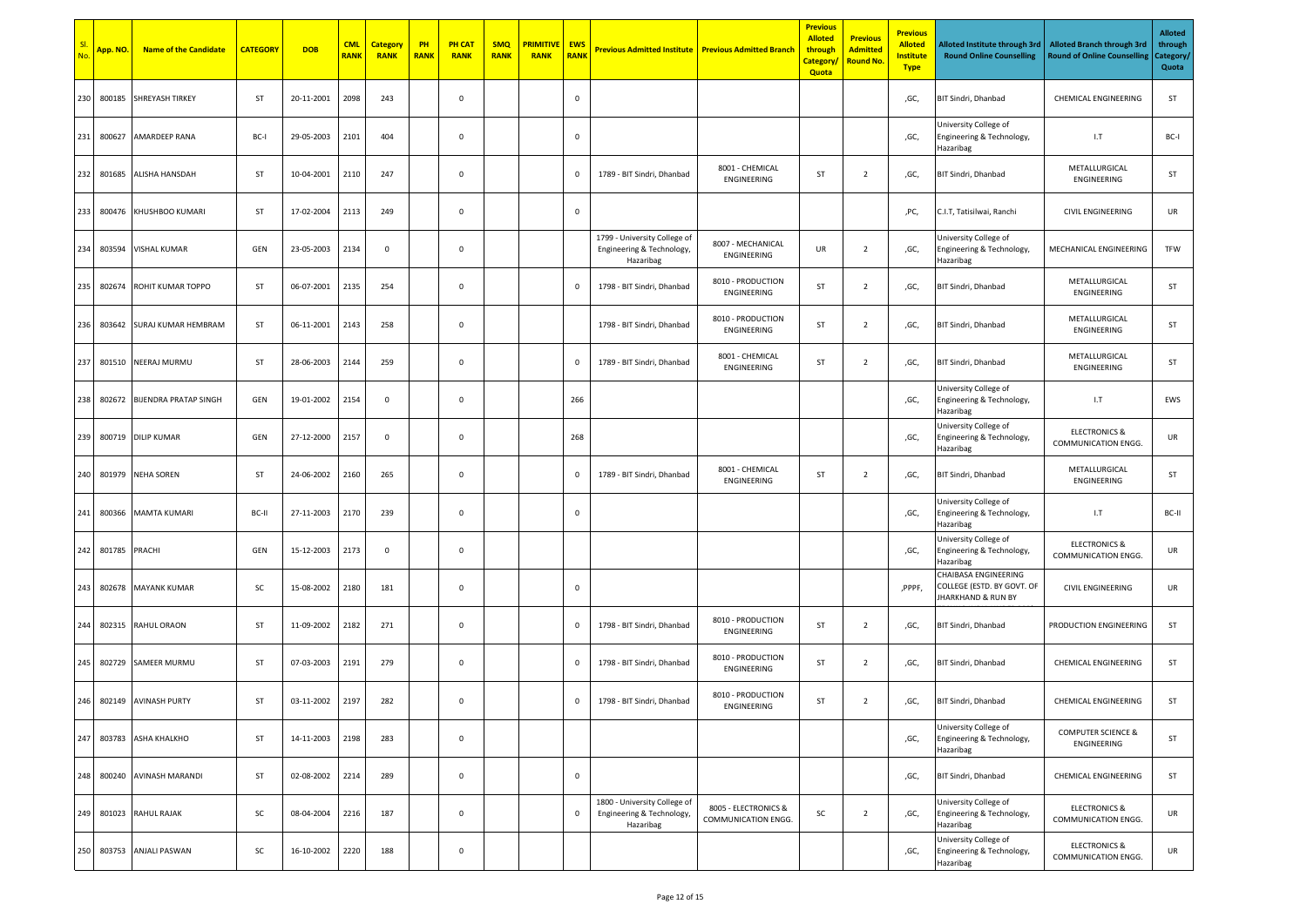| No. | <mark>App. NO.</mark> | <b>Name of the Candidate</b>     | <b>CATEGORY</b> | <b>DOB</b> | <b>CML</b><br><b>RANK</b> | <b>Category</b><br><b>RANK</b> | PH<br><b>RANK</b> | <b>PH CAT</b><br><b>RANK</b> | <b>SMQ</b><br><b>RANK</b> | <b>PRIMITIVE</b><br><b>RANK</b> | <b>EWS</b><br><b>RANK</b> | <b>Previous Admitted Institute</b>                                     | <b>Previous Admitted Branch</b>             | <b>Previous</b><br><b>Alloted</b><br>through<br><b>Category</b><br>Quota | <b>Previous</b><br><b>Admitted</b><br><b>Round No.</b> | <b>Previous</b><br><b>Alloted</b><br><b>Institute</b><br><b>Type</b> | Alloted Institute through 3rd<br><b>Round Online Counselling</b>                    | <b>Alloted Branch through 3rd</b><br><b>Round of Online Counselling</b> | <b>Alloted</b><br>through<br>Category/<br>Quota |
|-----|-----------------------|----------------------------------|-----------------|------------|---------------------------|--------------------------------|-------------------|------------------------------|---------------------------|---------------------------------|---------------------------|------------------------------------------------------------------------|---------------------------------------------|--------------------------------------------------------------------------|--------------------------------------------------------|----------------------------------------------------------------------|-------------------------------------------------------------------------------------|-------------------------------------------------------------------------|-------------------------------------------------|
| 251 | 802415                | <b>AMAN KUMAR</b>                | ST              | 24-01-2004 | 2226                      | 292                            |                   | $\mathbf 0$                  |                           |                                 | $\mathbf 0$               | 1800 - University College of<br>Engineering & Technology<br>Hazaribag  | 8005 - ELECTRONICS &<br>COMMUNICATION ENGG. | ST                                                                       | 1                                                      | ,GC,                                                                 | University College of<br>Engineering & Technology,<br>Hazaribag                     | <b>COMPUTER SCIENCE &amp;</b><br>ENGINEERING                            | ST                                              |
| 252 | 802462                | <b>GAURAV KUMAR SINGH</b>        | GEN             | 02-06-2003 | 2228                      | $\mathbf 0$                    |                   | $\mathbf 0$                  |                           |                                 | 271                       |                                                                        |                                             |                                                                          |                                                        | ,GC,                                                                 | University College of<br>Engineering & Technology,<br>Hazaribag                     | <b>ELECTRONICS &amp;</b><br>COMMUNICATION ENGG.                         | UR                                              |
| 253 | 801621                | KULDEEP KHARIYA                  | <b>ST</b>       | 20-01-2002 | 2232                      | 295                            |                   | $\mathbf 0$                  | 17                        |                                 | $\mathbf 0$               |                                                                        |                                             |                                                                          |                                                        | ,GC,                                                                 | BIT Sindri, Dhanbad                                                                 | <b>CHEMICAL ENGINEERING</b>                                             | ST                                              |
| 254 | 801654                | <b>SANOWER PERWEEN</b>           | BC-II           | 21-06-2003 | 2236                      | 249                            |                   | $\mathbf 0$                  |                           |                                 | $\mathbf 0$               |                                                                        |                                             |                                                                          |                                                        | ,GC,                                                                 | University College of<br>Engineering & Technology,<br>Hazaribag                     | <b>ELECTRONICS &amp;</b><br>COMMUNICATION ENGG.                         | UR                                              |
| 255 | 803582                | <b>SUHANI KUMARI</b>             | BC-II           | 15-09-2003 | 2241                      | 250                            |                   | $\mathbf 0$                  |                           |                                 |                           |                                                                        |                                             |                                                                          |                                                        | ,PPPF,                                                               | CHAIBASA ENGINEERING<br>COLLEGE (ESTD. BY GOVT. OF<br><b>IHARKHAND &amp; RUN BY</b> | <b>ELECTRONICS &amp;</b><br>COMMUNICATION ENGG.                         | UR                                              |
| 256 | 801255                | <b>SUMANT ORAON</b>              | <b>ST</b>       | 30-01-2003 | 2244                      | 297                            |                   | $\mathbf 0$                  |                           |                                 | $\mathbf 0$               |                                                                        |                                             |                                                                          |                                                        | ,GC,                                                                 | BIT Sindri, Dhanbad                                                                 | PRODUCTION ENGINEERING                                                  | ST                                              |
| 257 | 803850                | PUJA KUMARI MURMU                | ST              | 17-08-2001 | 2248                      | 301                            |                   | $\mathbf 0$                  |                           |                                 |                           |                                                                        |                                             |                                                                          |                                                        | ,GC,                                                                 | University College of<br>Engineering & Technology,<br>Hazaribag                     | <b>COMPUTER SCIENCE &amp;</b><br>ENGINEERING                            | ST                                              |
| 258 | 803602                | MANTU MAHTO                      | BC-II           | 03-09-2001 | 2253                      | 252                            |                   | $\mathbf 0$                  |                           |                                 |                           |                                                                        |                                             |                                                                          |                                                        | ,GC,                                                                 | University College of<br>Engineering & Technology,<br>Hazaribag                     | 1.7                                                                     | BC-II                                           |
| 259 | 802042                | DINESH KUMAR<br><b>CHOUDHARY</b> | BC-II           | 15-03-2001 | 2257                      | 253                            |                   | $\mathbf 0$                  |                           |                                 | $\,0\,$                   | 1831 - RVS College of<br>Engineering & Technology,<br>Jamshedpur       | 8003 - COMPUTER SCIENCE<br>& ENGINEERING    | UR                                                                       | $\overline{2}$                                         | ,PC,                                                                 | RVS College of Engineering &<br>Technology, Jamshedpur                              | <b>COMPUTER SCIENCE &amp;</b><br>ENGINEERING                            | UR                                              |
| 260 | 801600                | SOURAV KUMAR SOREN               | ST              | 06-04-2002 | 2259                      | 306                            |                   | $\mathbf 0$                  |                           |                                 | $\,0\,$                   | 1800 - University College of<br>Engineering & Technology,<br>Hazaribag | 8005 - ELECTRONICS &<br>COMMUNICATION ENGG. | ST                                                                       | $\overline{2}$                                         | ,GC,                                                                 | BIT Sindri, Dhanbad                                                                 | PRODUCTION ENGINEERING                                                  | ST                                              |
| 261 | 801242                | <b>VARSHA RANI</b>               | BC-II           | 08-02-2002 | 2267                      | 254                            |                   | $\mathbf 0$                  |                           |                                 | $\mathbf 0$               |                                                                        |                                             |                                                                          |                                                        | ,PPPF,                                                               | RAMGARH ENGINEERING<br>COLLEGE (ESTD. BY GOVT. OF<br><b>IHARKHAND &amp; RUN BY</b>  | <b>COMPUTER SCIENCE &amp;</b><br>ENGINEERING                            | UR                                              |
| 262 | 803408                | <b>ANJALI HEMBROM</b>            | <b>ST</b>       | 12-01-1999 | 2268                      | 311                            |                   | $\mathbf 0$                  |                           |                                 | $\mathbf 0$               |                                                                        |                                             |                                                                          |                                                        | ,GC,                                                                 | BIT Sindri, Dhanbad                                                                 | PRODUCTION ENGINEERING                                                  | ST                                              |
| 263 | 803679                | <b>SUMAN KUMARI DEY</b>          | BC-I            | 25-06-2003 | 2278                      | 421                            |                   | $\mathbf 0$                  |                           |                                 |                           |                                                                        |                                             |                                                                          |                                                        | ,PPPF,                                                               | RAMGARH ENGINEERING<br>COLLEGE (ESTD. BY GOVT. OF<br><b>JHARKHAND &amp; RUN BY</b>  | <b>COMPUTER SCIENCE &amp;</b><br>ENGINEERING                            | UR                                              |
| 264 | 800847                | <b>VISHAL ORAON</b>              | <b>ST</b>       | 29-03-2003 | 2281                      | 314                            |                   | $\mathbf 0$                  |                           |                                 | $\mathbf 0$               |                                                                        |                                             |                                                                          |                                                        | ,GC,                                                                 | BIT Sindri, Dhanbad                                                                 | PRODUCTION ENGINEERING                                                  | ST                                              |
| 265 | 802742                | KALYANI KUMARI MAHATO            | GEN             | 23-12-2002 | 2287                      | $\mathbf 0$                    |                   | $\mathbf 0$                  |                           |                                 | $\mathbf 0$               | 1878 - RAMGARH<br><b>ENGINEERING COLLEGE</b><br>(ESTD. BY GOVT. OF     | 8007 - MECHANICAL<br>ENGINEERING            | UR                                                                       | $\overline{2}$                                         | ,PPPF.                                                               | RAMGARH ENGINEERING<br>COLLEGE (ESTD. BY GOVT. OF<br><b>IHARKHAND &amp; RUN BY</b>  | <b>COMPUTER SCIENCE &amp;</b><br>ENGINEERING                            | UR                                              |
| 266 | 802464                | <b>NAVEEN MARANDI</b>            | <b>ST</b>       | 18-10-2002 | 2288                      | 317                            |                   | $\mathbf 0$                  |                           |                                 | $\mathbf 0$               | 1799 - University College of<br>Engineering & Technology,<br>Hazaribag | 8007 - MECHANICAL<br>ENGINEERING            | ST                                                                       | 1                                                      | ,GC,                                                                 | University College of<br>Engineering & Technology,<br>Hazaribag                     | <b>COMPUTER SCIENCE &amp;</b><br>ENGINEERING                            | ST                                              |
| 267 |                       | 802376 ANKIT KUMAR MISHRA        | GEN             | 31-12-2004 | 2289                      | 0                              |                   | $\mathbf 0$                  |                           |                                 | $\mathbf 0$               |                                                                        |                                             |                                                                          |                                                        | ,GC,                                                                 | University College of<br>Engineering & Technology,<br>Hazaribag                     | MECHANICAL ENGINEERING                                                  | UR                                              |
| 268 | 803616                | <b>AMIT NAG</b>                  | ST              | 10-02-2004 | 2293                      | 319                            |                   | $\mathbf 0$                  |                           |                                 |                           |                                                                        |                                             |                                                                          |                                                        | ,GC,                                                                 | University College of<br>Engineering & Technology,<br>Hazaribag                     | 1.7                                                                     | ST                                              |
| 269 |                       | 800547 SAMIR SOREN               | ST              | 05-08-2003 | 2300                      | 321                            |                   | $\mathbf 0$                  |                           |                                 | $\mathbf{0}$              |                                                                        |                                             |                                                                          |                                                        | ,GC,                                                                 | BIT Sindri, Dhanbad                                                                 | PRODUCTION ENGINEERING                                                  | ST                                              |
|     |                       | 270 801138 MONU KUMAR PASWAN     | SC              | 04-02-2002 | 2302                      | 201                            |                   | $\mathbf 0$                  |                           |                                 | $\,0\,$                   | 1799 - University College of<br>Engineering & Technology,<br>Hazaribag | 8007 - MECHANICAL<br>ENGINEERING            | SC                                                                       | $\overline{2}$                                         | ,GC,                                                                 | University College of<br>Engineering & Technology,<br>Hazaribag                     | <b>ELECTRONICS &amp;</b><br>COMMUNICATION ENGG.                         | UR                                              |
| 271 |                       | 801650 SHRESHTH SHARAN           | BC-II           | 01-02-2002 | 2306                      | 256                            |                   | $\mathbf 0$                  |                           |                                 | $\mathbf{0}$              |                                                                        |                                             |                                                                          |                                                        | ,PPPF,                                                               | RAMGARH ENGINEERING<br>COLLEGE (ESTD. BY GOVT. OF<br><b>IHARKHAND &amp; RUN BY</b>  | <b>COMPUTER SCIENCE &amp;</b><br>ENGINEERING                            | UR                                              |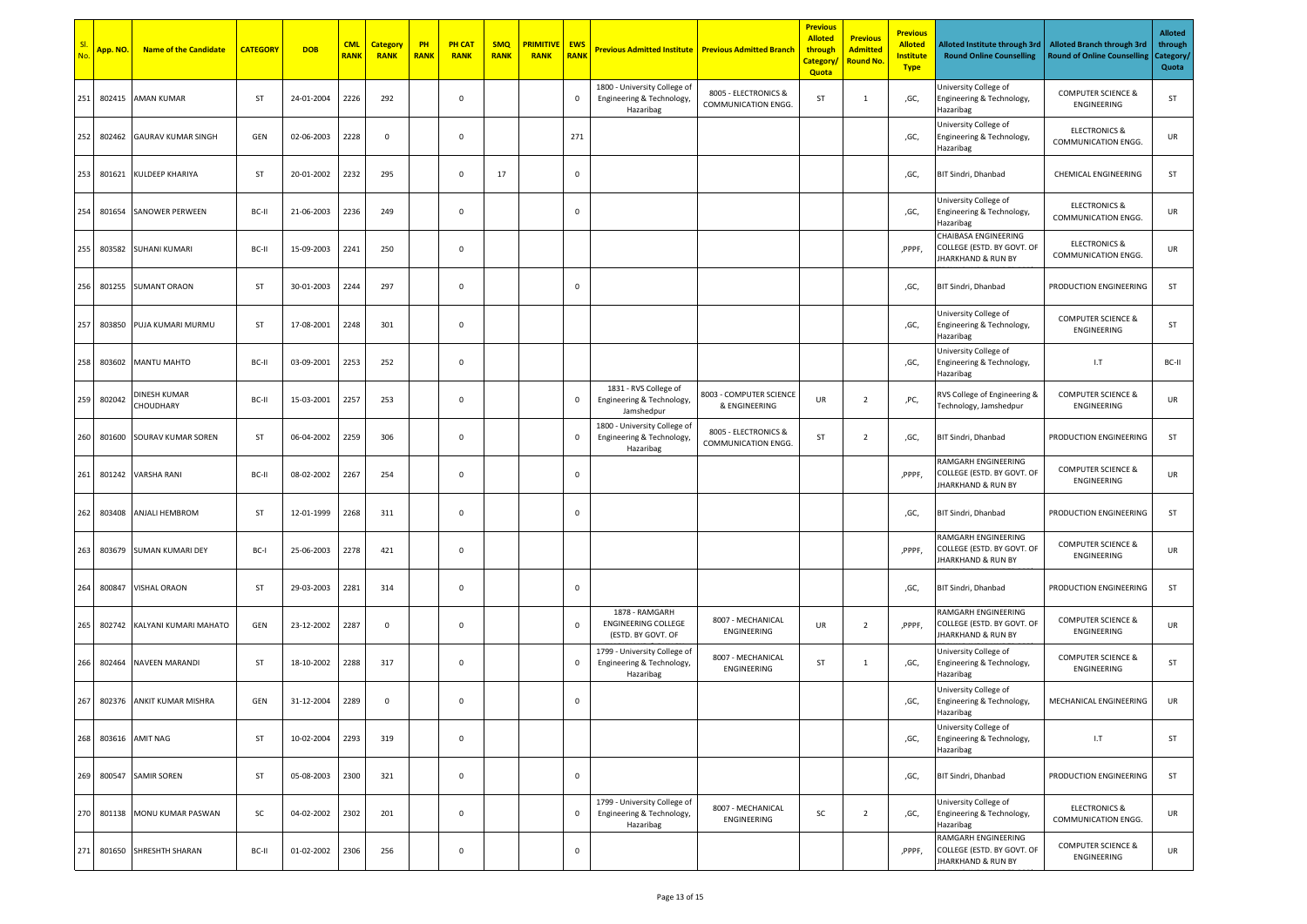| No. | <mark>App. NO.</mark> | <b>Name of the Candidate</b> | <b>CATEGORY</b> | <b>DOB</b> | <b>CML</b><br><b>RANK</b> | <b>Category</b><br><b>RANK</b> | PH<br><b>RANK</b> | <b>PH CAT</b><br><b>RANK</b> | <b>SMQ</b><br><b>RANK</b> | <b>PRIMITIVE</b><br><b>RANK</b> | <b>EWS</b><br><b>RANK</b> | <b>Previous Admitted Institute</b>                                                      | <b>Previous Admitted Branch</b>          | <b>Previous</b><br><b>Alloted</b><br>through<br><b>Category</b><br>Quota | <b>Previous</b><br><b>Admitted</b><br><b>Round No.</b> | <b>Previous</b><br><b>Alloted</b><br><b>Institute</b><br><b>Type</b> | Alloted Institute through 3rd<br><b>Round Online Counselling</b>                    | <b>Alloted Branch through 3rd</b><br><b>Round of Online Counselling</b> | <b>Alloted</b><br>through<br>Category/<br>Quota |
|-----|-----------------------|------------------------------|-----------------|------------|---------------------------|--------------------------------|-------------------|------------------------------|---------------------------|---------------------------------|---------------------------|-----------------------------------------------------------------------------------------|------------------------------------------|--------------------------------------------------------------------------|--------------------------------------------------------|----------------------------------------------------------------------|-------------------------------------------------------------------------------------|-------------------------------------------------------------------------|-------------------------------------------------|
| 272 | 802488                | USHA KIRAN                   | ST              | 10-06-2003 | 2322                      | 330                            |                   | $\mathbf 0$                  |                           |                                 | $\mathbf 0$               | 1802 - University College of<br>Engineering & Technology,<br>Hazaribag                  | $8006 - I.T$                             | ST                                                                       | $\overline{2}$                                         | ,GC,                                                                 | BIT Sindri, Dhanbad                                                                 | PRODUCTION ENGINEERING                                                  | ST                                              |
| 273 | 802682                | <b>ROMI KUMARI</b>           | SC              | 22-04-2002 | 2338                      | 203                            |                   | $\mathbf 0$                  |                           |                                 | $\Omega$                  | 1854 - DUMKA ENGINEERING<br>COLLEGE (ESTD. BY GOVT. OF<br><b>JHARKHAND &amp; RUN BY</b> | 8003 - COMPUTER SCIENCE<br>& ENGINEERING | SC                                                                       | $\overline{2}$                                         | ,PPPF,                                                               | CHAIBASA ENGINEERING<br>COLLEGE (ESTD. BY GOVT. OF<br><b>IHARKHAND &amp; RUN BY</b> | <b>ELECTRONICS &amp;</b><br>COMMUNICATION ENGG.                         | UR                                              |
| 274 | 803507                | <b>ABHINAV ANAND</b>         | GEN             | 16-09-2003 | 2342                      | $\mathbf 0$                    |                   | $\mathbf 0$                  |                           |                                 | $\mathbf 0$               |                                                                                         |                                          |                                                                          |                                                        | ,PPPP.                                                               | CHAIBASA ENGINEERING<br>COLLEGE (ESTD. BY GOVT. OF<br><b>IHARKHAND &amp; RUN BY</b> | <b>COMPUTER SCIENCE &amp;</b><br>ENGINEERING                            | UR                                              |
| 275 | 803806                | ABHISHEK KUMAR SAW           | BC-I            | 20-02-2001 | 2346                      | 431                            |                   | $\mathbf 0$                  |                           |                                 |                           |                                                                                         |                                          |                                                                          |                                                        | ,GC,                                                                 | University College of<br>Engineering & Technology,<br>Hazaribag                     | <b>ELECTRONICS &amp;</b><br>COMMUNICATION ENGG.                         | UR                                              |
|     | 276 801873            | ALOK KUMAR NAG               | BC-I            | 10-01-2002 | 2348                      | 432                            | 11                | $\mathbf 0$                  |                           |                                 |                           |                                                                                         |                                          |                                                                          |                                                        | ,GC,                                                                 | BIT Sindri, Dhanbad                                                                 | <b>CIVIL ENGINEERING</b>                                                | PH-LD                                           |
| 277 | 803470                | <b>RITU KUMARI</b>           | SC              | 26-09-2003 | 2350                      | 205                            |                   | $\mathbf 0$                  |                           |                                 | $\mathbf 0$               |                                                                                         |                                          |                                                                          |                                                        | ,GC,                                                                 | University College of<br>Engineering & Technology,<br>Hazaribag                     | <b>ELECTRONICS &amp;</b><br>COMMUNICATION ENGG.                         | UR                                              |
|     | 278 800602            | <b>SANJAY SOREN</b>          | ST              | 15-12-2002 | 2351                      | 344                            |                   | $\mathbf 0$                  |                           |                                 | $\mathbf 0$               |                                                                                         |                                          |                                                                          |                                                        | ,GC,                                                                 | BIT Sindri, Dhanbad                                                                 | PRODUCTION ENGINEERING                                                  | ST                                              |
| 279 | 800675                | <b>ABHAY ANAND</b>           | SC              | 03-02-2004 | 2362                      | 209                            |                   | $\mathbf 0$                  |                           |                                 | $\mathbf 0$               |                                                                                         |                                          |                                                                          |                                                        | ,PPPF.                                                               | RAMGARH ENGINEERING<br>COLLEGE (ESTD. BY GOVT. OF<br><b>IHARKHAND &amp; RUN BY</b>  | <b>COMPUTER SCIENCE &amp;</b><br>ENGINEERING                            | UR                                              |
| 280 | 802756                | PREM SAGAR                   | BC-II           | 05-06-2004 | 2369                      | 259                            |                   | $\mathbf 0$                  |                           |                                 | $\mathbf 0$               | 1837 - C.I.T, Tatisilwai, Ranch                                                         | 8003 - COMPUTER SCIENCE<br>& ENGINEERING | UR                                                                       | $\mathbf{1}$                                           | ,GC,                                                                 | University College of<br>Engineering & Technology,<br>Hazaribag                     | <b>ELECTRONICS &amp;</b><br>COMMUNICATION ENGG.                         | UR                                              |
| 281 | 803750                | <b>ANKIT KUMAR</b>           | GEN             | 01-07-2003 | 2371                      | $\mathsf 0$                    |                   | $\mathbf 0$                  |                           |                                 |                           |                                                                                         |                                          |                                                                          |                                                        | ,PPPF,                                                               | DUMKA ENGINEERING<br>COLLEGE (ESTD. BY GOVT. OF<br><b>IHARKHAND &amp; RUN BY</b>    | MECHANICAL ENGINEERING                                                  | UR                                              |
| 282 | 803030                | RAM NARAYAN MURMU            | ST              | 21-11-2003 | 2376                      | 353                            |                   | 0                            |                           |                                 | $\mathbf 0$               |                                                                                         |                                          |                                                                          |                                                        | ,PPPF,                                                               | CHAIBASA ENGINEERING<br>COLLEGE (ESTD. BY GOVT. OF<br><b>JHARKHAND &amp; RUN BY</b> | <b>COMPUTER SCIENCE &amp;</b><br>ENGINEERING                            | ST                                              |
| 283 | 800180                | UDIT NARAYAN MAAN            | SC              | 16-07-2004 | 2385                      | 212                            |                   | $\mathbf 0$                  |                           |                                 | $\mathbf 0$               |                                                                                         |                                          |                                                                          |                                                        | ,PPPF,                                                               | DUMKA ENGINEERING<br>COLLEGE (ESTD. BY GOVT. OF<br><b>JHARKHAND &amp; RUN BY</b>    | <b>CIVIL ENGINEERING</b>                                                | UR                                              |
| 284 | 802965                | PANKAJ KUMAR                 | SC              | 09-09-2002 | 2388                      | 214                            |                   | $\mathbf 0$                  |                           |                                 | $\mathbf 0$               |                                                                                         |                                          |                                                                          |                                                        | ,PPPF,                                                               | RAMGARH ENGINEERING<br>COLLEGE (ESTD. BY GOVT. OF<br>JHARKHAND & RUN BY             | <b>COMPUTER SCIENCE &amp;</b><br>ENGINEERING                            | UR                                              |
| 285 |                       | 803621 SIDDHARTH NAYAK       | BC-I            | 01-01-2004 | 2389                      | 436                            |                   | $\mathbf 0$                  |                           |                                 |                           |                                                                                         |                                          |                                                                          |                                                        | ,PPPF,                                                               | RAMGARH ENGINEERING<br>COLLEGE (ESTD. BY GOVT. OF<br><b>IHARKHAND &amp; RUN BY</b>  | <b>COMPUTER SCIENCE &amp;</b><br>ENGINEERING                            | UR                                              |
| 286 | 803795                | <b>GURIYA KUMARI</b>         | GEN             | 13-10-2002 | 2392                      | $\mathbf 0$                    |                   | $\mathbf 0$                  |                           |                                 |                           |                                                                                         |                                          |                                                                          |                                                        | ,GC,                                                                 | University College of<br>Engineering & Technology,<br>Hazaribag                     | <b>ELECTRONICS &amp;</b><br>COMMUNICATION ENGG.                         | UR                                              |
| 287 | 803552                | <b>SHEKHAR KUMAR</b>         | GEN             | 05-06-2003 | 2393                      | $\mathbf 0$                    |                   | $\mathbf 0$                  |                           |                                 |                           |                                                                                         |                                          |                                                                          |                                                        | ,GC,                                                                 | University College of<br>Engineering & Technology,<br>Hazaribag                     | MECHANICAL ENGINEERING                                                  | UR                                              |
| 288 |                       | 800633 KARAN AGRAWAL         | GEN             | 28-11-2002 | 2396                      | 0                              |                   | $\mathbf 0$                  |                           |                                 | $\mathbf 0$               |                                                                                         |                                          |                                                                          |                                                        | ,PPPF,                                                               | RAMGARH ENGINEERING<br>COLLEGE (ESTD. BY GOVT. OF<br>JHARKHAND & RUN BY             | <b>COMPUTER SCIENCE &amp;</b><br>ENGINEERING                            | UR                                              |
| 289 | 801666                | <b>RAHUL TIRKEY</b>          | ST              | 06-05-2001 | 2403                      | 359                            |                   | $\mathbf 0$                  |                           |                                 | $\mathbf 0$               |                                                                                         |                                          |                                                                          |                                                        | ,GC,                                                                 | University College of<br>Engineering & Technology,<br>Hazaribag                     | MECHANICAL ENGINEERING                                                  | UR                                              |
| 290 | 803817                | RAHUL KUMAR SHARMA           | BC-I            | 07-09-2003 | 2406                      | 437                            |                   | $\mathbf 0$                  |                           |                                 |                           |                                                                                         |                                          |                                                                          |                                                        | ,GC,                                                                 | University College of<br>Engineering & Technology,<br>Hazaribag                     | MECHANICAL ENGINEERING                                                  | UR                                              |
| 291 | 800251                | RITESH KUMAR                 | BC-II           | 30-11-2002 | 2411                      | 260                            |                   | $\mathbf 0$                  |                           |                                 | $\mathbf 0$               |                                                                                         |                                          |                                                                          |                                                        | ,GC,                                                                 | University College of<br>Engineering & Technology,<br>Hazaribag                     | MECHANICAL ENGINEERING                                                  | UR                                              |
| 292 |                       | 802816 MANILA BIRUA          | ST              | 07-03-2004 | 2422                      | 365                            |                   | $\mathbf 0$                  |                           |                                 | $\mathbf 0$               | 1858 - DUMKA ENGINEERING<br>COLLEGE (ESTD. BY GOVT. OF<br><b>JHARKHAND &amp; RUN BY</b> | 8004 - ELECTRICAL<br>ENGINEERING         | UR                                                                       | $\overline{2}$                                         | ,PPPF,                                                               | DUMKA ENGINEERING<br>COLLEGE (ESTD. BY GOVT. OF<br><b>IHARKHAND &amp; RUN BY</b>    | CIVIL ENGINEERING                                                       | UR                                              |